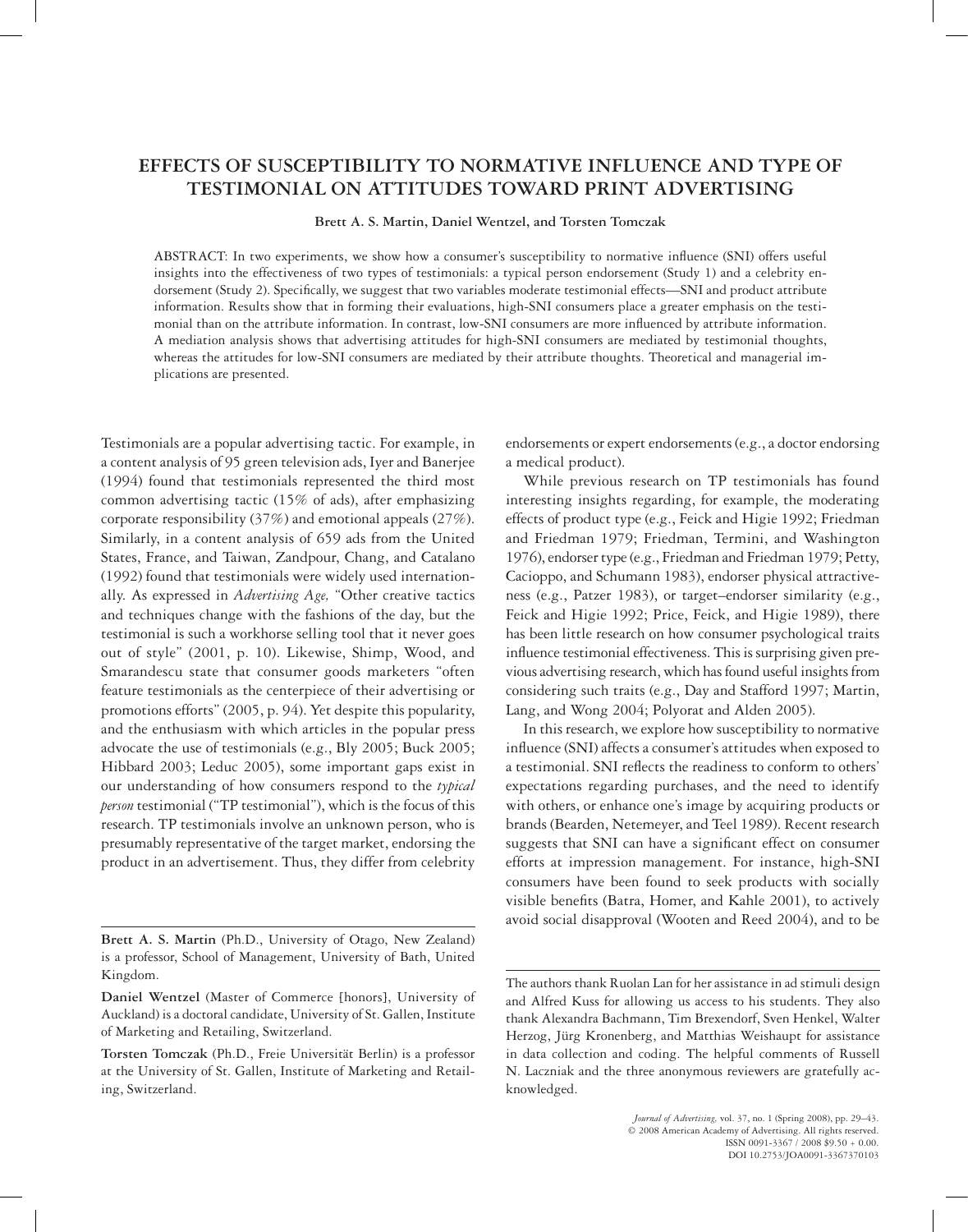less skeptical of advertising (Mangleburg and Bristol 1998). A common theme of this research is that high-SNI consumers are more heavily influenced by social approval. Given that TP testimonials present how other consumers in a target market positively view a product, it would appear useful to explore how SNI affects testimonial advertising effectiveness.

To this end, we extend previous research on testimonials by investigating how a consumer's level of SNI influences his or her attitudes in response to print ads featuring a testimonial and product attribute information. We show that high-SNI consumers exhibit more favorable attitudes when exposed to an ad that features a testimonial strongly endorsing the style of the product. In contrast, low-SNI consumers react more favorably to ads based on functional product attribute information. We then investigate the process that underlies these attitudinal effects by examining consumer cognitive responses. These findings suggest that high-SNI and low-SNI consumers focus on different parts of an advertisement, and it is the valence of this focus that mediates their attitudes. Thus, this research highlights the importance of SNI when considering the use of testimonials. The following sections outline relevant literature. Next, the hypotheses, method, and results will be presented. Finally, the findings will be discussed and future research directions presented.

#### **BACKGROUND**

# **Testimonials in Advertising**

Research suggests that TP testimonials are used as a peripheral cue (Petty, Cacioppo, and Schumann 1983), where endorser source credibility influences message persuasion. Source credibility research typically addresses one or more of the two dimensions of source credibility, namely, expertise and trustworthiness (Hovland, Janis, and Kelley 1953). Overall, this research suggests that a highly credible endorser is more persuasive than a less credible endorser when considered in terms of main effects (see Sternthal, Phillips, and Dholakia 1978 for a review). From this perspective, a testimonial from a consumer with product experience would be more persuasive than a consumer with no product experience (e.g., Wu and Shaffer 1987). In addition, a third source credibility dimension that has proved useful to studying TP testimonials is source–receiver similarity (Sternthal, Phillips, and Dholakia 1978). Research indicates that consumers are more influenced by a testimonial from an endorser who is viewed as similar to themselves (e.g., Feick and Higie 1992).

In general, these studies suggest that TP testimonials offer informational influence where the endorser is an expert and similar to the target consumer. Informational influence is a form of interpersonal influence where a person accepts information from another person as a form of evidence (Burnkrant

and Cousineau 1975). For example, Price, Feick, and Higie (1989) show that similar endorsers have more informational influence than dissimilar endorsers. Likewise, Feick and Higie (1992) show that for a service where people vary widely in their preferences and tastes, a similar endorser results in more favorable attitude toward the ad and purchase intentions than does a dissimilar endorser.

Yet it seems plausible that if consumers can be influenced by similar others from an informational standpoint, endorsers may also exert normative influence, particularly for consumers who are concerned with social approval. Indeed, source credibility research has found endorser effects for individual differences such as authoritarianism, where people high on this trait are more persuaded by a highly credible source (see Sternthal, Phillips, and Dholakia 1978 for a review). This suggests that individual differences offer insights into endorser effects. Thus, in summary, prior research suggests that testimonial effectiveness is derived from informational influence as determined by dimensions such as perceived similarity. We build on these insights by exploring differences in how susceptible people are to social influence, and how this susceptibility (or lack of it) affects the manner in which they evaluate and process ads containing testimonial and product attribute information. We control for expertise and similarity, and focus on the manner in which the susceptibility to normative influence can affect consumers. We now turn to normative influence.

# **Susceptibility to Normative Influence**

Normative influence is defined as the social influence to conform to the expectations of another person or group (Burnkrant and Cousineau 1975). According to reference group theory, normative influence can be subdivided into value-expressive influence and utilitarian influence (Bearden and Etzel 1982; Bearden, Netemyer, and Teel 1989; Park and Lessig 1977). Value-expressive influence relates to an individual's motivation to enhance or maintain his or her self-concept. Here, an individual may aspire to a referent group as a means of ego enhancement or as a means of personal expression (Park and Lessig 1977). This desire to associate with a reference group results in the group norms influencing the individual. Utilitarian influence involves conformity based on perceived rewards and punishments, which relate to group membership (Park and Lessig 1977).

Bearden, Netemeyer, and Teel (1989) developed a scale that measured susceptibility to interpersonal influence that comprised two dimensions: normative and informational (i.e., the tendency to learn about the product by, for example, observing others). Our research focuses on the normative dimension that comprises both value-expressive and utilitarian reference group influence, based on results that suggest that these two types of influence are not empirically distinct in tests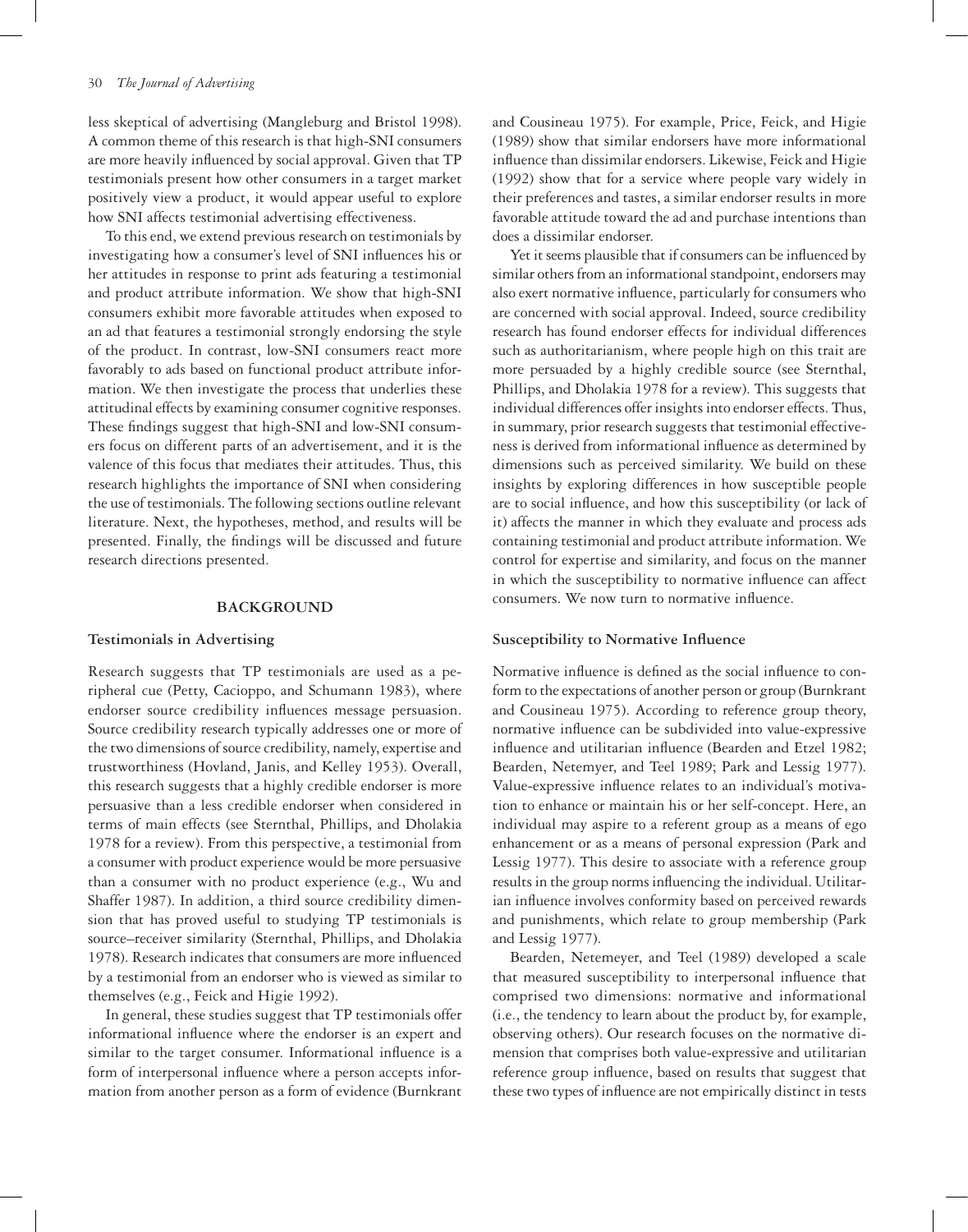of discriminant validity (Bearden, Netemeyer, and Teel 1989). As such, this eight-item SNI scale involves the influence of others' expectations and a motivation for social approval. This desire for social approval is reflected in the wording of the SNI scale items (e.g., "When buying products, I generally purchase those brands that I think others will approve of").

Research has revealed that high-SNI consumers seek products with socially visible benefits, such as style (Batra, Homer, and Kahle 2001), presumably to gain or maintain in-group acceptance. Batra, Homer, and Kahle (2001) demonstrated that SNI was associated with values of wanting to be well-respected and feeling a sense of belonging. Thus, it seems reasonable that high-SNI individuals buy products that they believe their desired in-group approves of. Such product ownership would serve a social signaling (Batra et al. 2000) function, allowing for possible status and self-esteem enhancement. In addition, Wooten and Reed (2004) show that high-SNI individuals tend to avoid presenting themselves in a way that may result in social disapproval. On the other hand, low-SNI individuals are presumably less concerned about what other people think. Accordingly, high-SNI individuals may pay attention to social cues in advertising, not only to attain a product with positive social benefits, but also to avoid negative social outcomes from choosing the wrong brand. Furthermore, research by Mangleburg and Bristol (1998) shows that high-SNI people tend to be less skeptical of advertising as a medium for gathering information. By focusing on SNI, we address what has been highlighted as a surprising lack of attention to SNI in marketing, despite its potential usefulness (Wooten and Reed 2004).

# **RESEARCH HYPOTHESES**

# **Effects of SNI, Testimonial Quality, and Attribute Quality on Attitudes**

The objective of this research is to investigate how participants of differing SNI levels respond to advertising that uses testimonial and attribute information of differing quality. Since high-SNI participants are motivated to buy the same products as other in-group members (Bearden, Netemeyer, and Teel 1989)—especially products that offer conspicuous benefits, such as style (Batra et al. 2000)—and are motivated to avoid in-group disapproval (Wooten and Reed 2004), they should prefer the strong testimonial ad where an in-group member strongly endorses the product's style. This testimonial suggests a social signaling benefit (Batra et al. 2000) and social approval, and should be preferred to the weaker testimonial where this benefit is presented in a more muted fashion. In contrast, since low-SNI participants are less motivated by a need to conform to in-group expectations, the functional product attribute information rather than the testimonial should influence their evaluations. This leads to the following hypotheses:

*H1a: There will be a significant interaction between SNI and testimonial quality across dependent measures. Specifically, for high-SNI participants, when compared to an ad with a weaker testimonial, strong testimonial quality will lead to more favorable attitudes toward the ad (A<sub>ad</sub>), attitudes toward the brand (*A*<sup>b</sup> ), and purchase intentions (*PI*). For low-SNI participants, there will be no difference between strong*  testimonials and weak testimonials for  $A_{ad}$ ,  $A_{b}$ , and  $PI$ .

*H1b: There will be a significant interaction between SNI and attribute quality across dependent measures. Specifically, for low-SNI participants, when compared to an ad with a weaker attribute quality, strong attribute quality will lead to more favorable attitudes toward the ad (A<sub>ad</sub>), attitudes toward the brand (*A*<sup>b</sup> ), and purchase intentions (*PI*). For high-SNI participants, there will be no difference between strong attribute ads and weak attribute ads for*  $A_{ad}$ ,  $A_{b}$ , and PI.

# **Exploring the Process**

We studied process issues using valenced cognitive responses. Valenced cognitions provide a measure of the affective tone of a person's thinking, which is relevant since research has shown the importance of affective cognitions on  $A_{ad}$  (Batra and Ray 1986; Homer 2006). We expect high-SNI participants to place a greater emphasis on the testimonial than on the functional product attribute information. This should be reflected in a greater number of thoughts being generated about the testimonial, and judgments of testimonial quality being directly associated with these testimonial thoughts. Specifically, high-SNI participants are expected to elaborate on the testimonial, and thus produce more thoughts about the testimonial. Furthermore, these thoughts should be more positive in valence for the stronger testimonial than for the weaker testimonial. In contrast, low-SNI participants should focus on the attribute information, which should result in attribute thoughts being directly related to attitudes. These thoughts should be more positive for the strong attribute information. This leads to the following hypotheses:

*H2a: For high-SNI participants, the valence of testimonial thoughts acts as a mediator between the effect of testimonial quality on attitude toward the ad*  $(\mathrm{A}_{\scriptscriptstyle{ad}})$ *, brand attitudes*  $(\mathrm{A}_{\scriptscriptstyle{b}})$ *, and purchase intentions (*PI*). Specifically, testimonial quality should be positively associated with testimonial thoughts, which should be positively associated with* A*ad.* A*ad, in turn, should be positively associated with*  $A_\nu$  *and*  $A_\iota$  *should be positively associated with* PI*.*

*H2b: For low-SNI participants, the valence of attribute thoughts acts as a mediator between the effect of attribute quality on attitude toward the ad*  $(\mathrm{A}_{\scriptscriptstyle{ad}})$ *, brand attitudes*  $(\mathrm{A}_{\scriptscriptstyle{b}})$ *, and purchase intentions (*PI*). Specifically, attribute quality should be positively associated with attribute thoughts, which*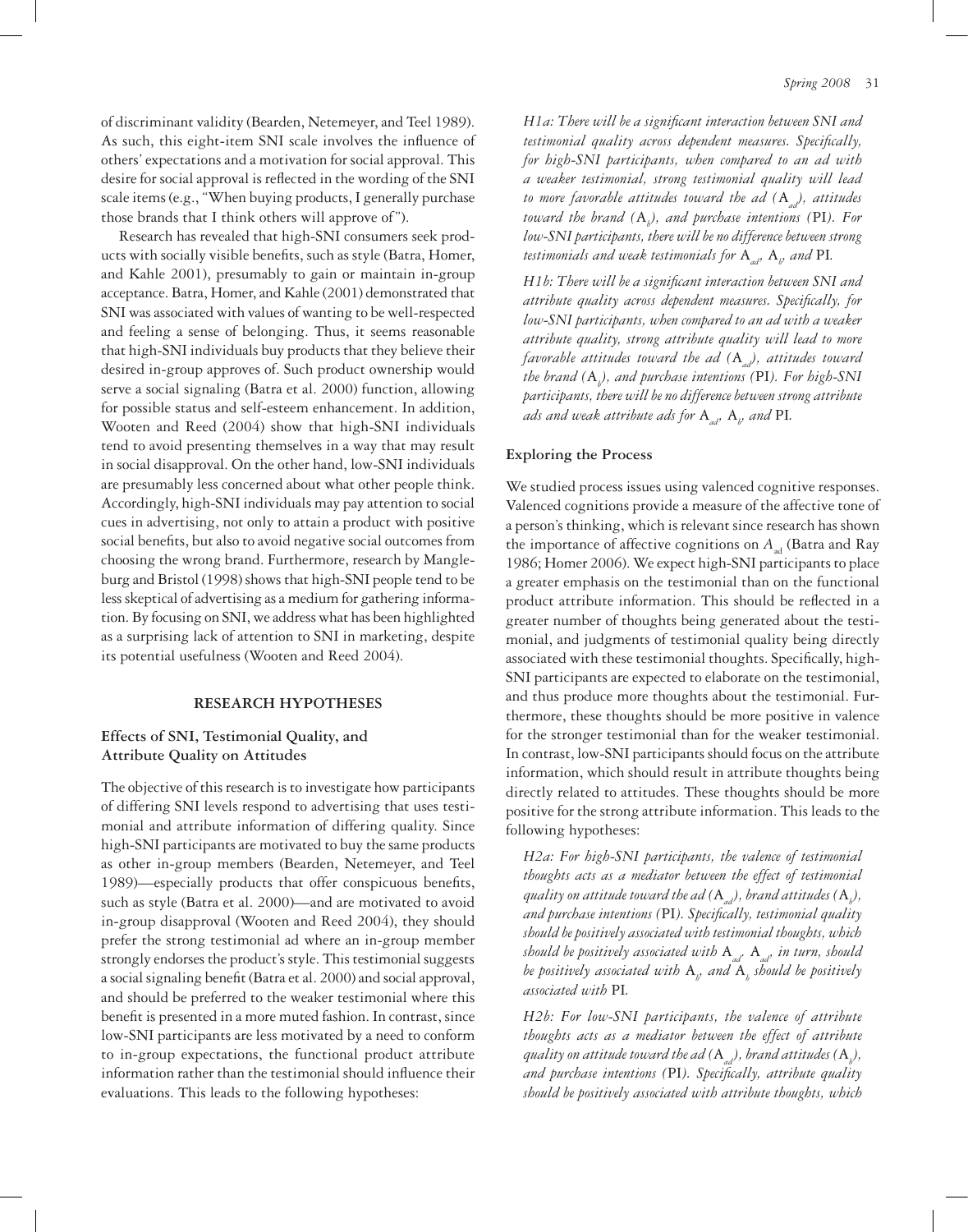*should be positively associated with*  $A_{a}$ *,*  $A_{a}$ *, in turn, should be positively associated with* A*<sup>b</sup> , and* A*<sup>b</sup> should be positively associated with* PI*.*

# **STUDY 1**

#### **Research Design**

The design used is a 2 (SNI: high, low)  $\times$  2 (testimonial quality: strong, weak)  $\times$  2 (attribute quality: strong, weak) between-subjects design.

#### **Participants and Procedure**

A total of 144 undergraduate students from a leading German university took part in the study.<sup>1</sup> Following Wooten and Reed (2004), we conducted the study as part of a series of seemingly unrelated tasks. We also used two researchers who introduced the studies as separate projects. The first study measured SNI and questions for unrelated topics (e.g., food consumption habits). For the study introduced by the second researcher, participants read the advertisement and completed a questionnaire. Participants were thanked and debriefed in a follow-up session. An open-ended question showed no evidence of experimental demand effect bias.

# **Product Criteria**

We chose a digital camera as the product for the advertisement based on five criteria:

- 1. *Knowledge:* Participants had to be familiar enough with the product to make sense of the ad and avoid nonsense responses.
- 2. *Attributes:* The product had to have a series of attributes in order to test for attribute quality.
- 3. *Commercial success:* Digital cameras represent a relevant product given their global success. For example, global digital camera sales are expected to grow to \$31 billion in 2009 (Raymond 2004). Indeed, in 2003, digital-camera unit sales passed film cameras for the first time (Bulik 2004).
- 4. *Equal gender relevance:* Pretesting showed that digital cameras did not differ in product-involvement levels between males and females.
- 5. *Public luxury:* Since high-SNI consumers are expected to be influenced in relation to socially visible products (Batra, Homer, and Kahle 2001), we sought a product that was a public luxury where reference group influence can be strong (Bearden and Etzel 1982).

To minimize brand familiarity effects, we used the fictitious brand name "Rymtec."

# **Independent Variables**

Testimonial quality was manipulated using a statement by the fictitious male student, Urs Häusler (pretesting showed that this name was considered realistic by students at the university). The strong testimonial featured a strong endorsement of the style of the camera, whereas the weak endorsement was positive, but less emphatic. The following statements illustrate how this was achieved for the strong testimonial (weaker testimonial in parentheses): "I was offered the chance to test a Rymtec digital camera. It's hot (good). I compared it to four digital cameras that are on the market right now, and it is my most preferred choice (an okay choice) for style." Testing the camera was mentioned since testimonials require endorsers to have firsthand product experience (Shimp, Wood, and Smarandescu 2005). The Appendix shows an example of the ad stimuli.

In the interests of realism, we used guidelines suggested in the popular press for the crafting of testimonials: (1) presenting a consumer who is a member of the target consumer's group, in this case, a university student (e.g., Rieck 2000); (2) using a person's full name rather than simply his or her initials (Bly 2005; Buck 2005); and (3) communicating a specific benefit—in our case, perceived style—rather than using a generic superlative (Lewis 1995; Rieck 2000). Advertisements and questionnaires were translated from English into German by one of the authors who is fluent in both languages. All ads and questionnaires were then backtranslated by an independent expert who was fluent in both languages, and who was blind to the study hypotheses.

Attribute quality was manipulated across five attributes (attributes were chosen based on a pretest where participants, excluded from the main study, rated digital camera attributes on a seven-point scale ranging from "not at all important" to "very important"). This resulted in the following strong attribute quality (weak quality in parentheses): " $4 \times (2 \times)$  optical zoom, 6.0 (2.0) megapixel; lightweight design, 5.08 oz/144 g (medium weight design, 6.70 oz/190 g); 256 MB (32 MB) memory capacity; and six (two) preset creative scene modes." SNI was measured using the eight-item scale of Bearden, Netemeyer, and Teel (1989,  $\alpha$  = .88).

# **Dependent Variables and Covariates**

# *Attitudes*

Attitude toward the ad  $(A_{ad})$  was measured on three, sevenpoint scales (good/bad, interesting/uninteresting, like/dislike,  $\alpha$  = .84). All scales in the study used seven-point scales. Attitude toward the brand  $(A_{\mathrm{b}})$  was measured on three scales (good/bad, pleasant/unpleasant, like/dislike,  $\alpha$  = .86). Purchase intentions were measured on three scales (likely/unlikely, probable/improbable, definitely would/definitely would not,  $\alpha = .92$ ).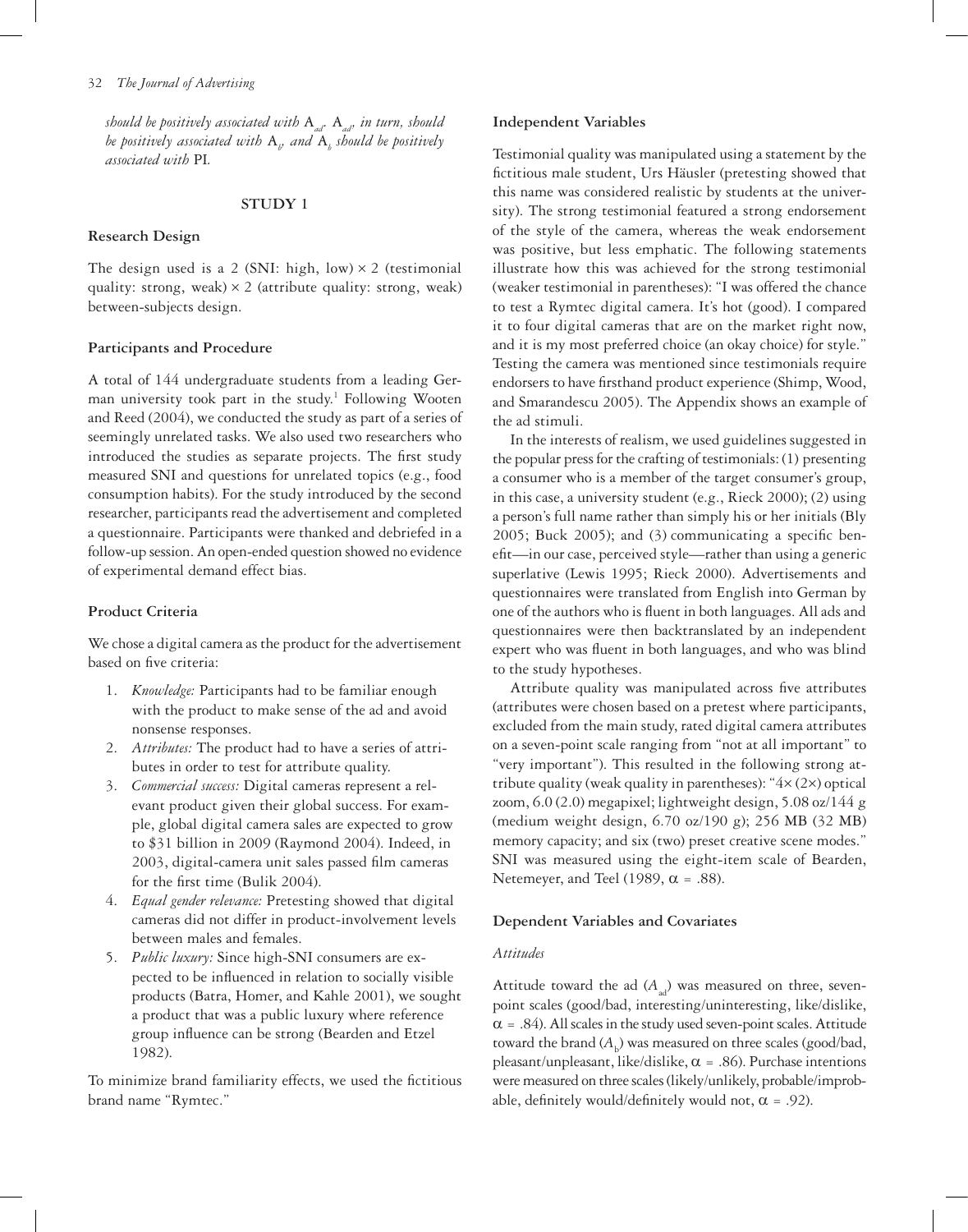#### *Cognitive Responses*

Two independent judges coded the cognitive response data for the number of testimonial thoughts (e.g., "The statement of the student confirmed my belief that it was a good camera"), attribute thoughts (e.g., "A 4× Optical Zoom and 6.0 Megapixel is a lot better than your average camera"), and other, irrelevant thoughts. Judges also rated the valence of thoughts as positive, negative, or neutral in their tone (details on training of the judges is available from the second author on request). Participants' neutral thoughts are not discussed further as they revealed no theoretically important effects. Because of the weaknesses associated with percentage agreement statistics (Kolbe and Burnett 1991), we calculated interjudge reliability using the formula set forth by Perreault and Leigh (1989). The index of reliability  $(I_r)$  was .89 for the content dimension and .91 for the valence dimension. All discrepancies were resolved by discussion between the judges so that all thoughts could be analyzed.

#### *Covariates*

Covariates were measured to control for extraneous variation in the data using analysis of covariance. Covariates were ad involvement and endorser expertise.<sup>2</sup> Ad involvement was chosen owing to the large literature suggesting its usefulness in assessing the extent to which people process ad information in an in-depth or alternatively more heuristic manner. This was measured on three scales (e.g., concentrating very hard/concentrating very little, very involved/very uninvolved, paying a lot of attention/paying very little attention,  $\alpha = .85$ ). Expertise was measured to control for source credibility effects. This scale used two items (expert/not an expert, experienced/ inexperienced, *r* = .82) anchored by strongly agree/strongly disagree, adapted from Ohanian (1990).

# **Results**

# *Manipulation and Confound Checks*

As a check on testimonial quality, participants rated the testimonial on three scales (compelling/not compelling, convincing/not convincing, strong/weak,  $\alpha$  = .91) from Pham and Avnet (2004). A significant main effect for testimonial type indicated that the strong testimonial was rated as more compelling than the weak testimonial,  $M_{\text{strong}} = 2.96$ ,  $M_{\text{weak}} = 2.40$ ,  $F(1, 140) = 6.47, p < .02$ . We used identical scale anchors for measuring attribute quality ( $\alpha$  = .86). A significant main effect for attribute quality confirmed that stronger attribute information was viewed as more compelling than weaker attribute information,  $M_{\text{strong}} = 3.46$ ,  $M_{\text{weak}} = 2.95$ ,  $F(1, 140) = 5.54$ ,  $p = 0.02$ . Thus, these manipulation checks suggest that the intended factors were manipulated successfully. In addition, we

checked our assumption that product style was valued more by high-SNI participants than by low-SNI participants. To this end, participants rated a list of six camera attributes on a scale (not at all important/very important). This revealed that high-SNI participants regarded style as more important, *M* = 5.63, than did low-SNI participants,  $M = 4.91, F(1, 136) = 8.07$ ,  $p < .01$ , with no differences in the perceived importance of the other attributes (*p*s > .06). This result converged with the pretest results and the research of Batra, Homer, and Kahle (2001), who found SNI to be positively associated with perceived importance of style as a product attribute.

In addition, we measured ad believability on two scales (highly believable/not at all believable, totally acceptable/not at all acceptable,  $r = .84$ ), adapted from Gürhan-Canli and Maheswaran (2000). We averaged these scales to create an ad believability index. We also measured ad valence on two scales (many positive attributes/few positive attributes, many negative attributes/few negative attributes,  $r = .46$ ) from Gürhan-Canli and Maheswaran (2000). We averaged these scales to create an ad valence index. ANOVA (analysis of variance) on the confound check measures showed no significant differences ( $ps > .11$ ), suggesting that the advertising stimuli did not result in a different impact across these variables. We also tested whether the effects of the experimental treatments acted independently (Perdue and Summers 1986). This MANOVA (multivariate analysis of variance) yielded no significant main effects or interactions for testimonial quality on the attribute quality manipulation check (*p*s > .75) or for attribute quality on the testimonial quality manipulation check (*p*s > .59). Hence, the manipulations were independent.

# *Hypothesis Testing*

Since our research involved three experimental factors (i.e., SNI, testimonial quality, and attribute quality), we tested H1a and H1b using a three-way MANCOVA (multivariate analysis of covariance) displayed in Table 1.

Hypothesis 1a predicts that SNI will interact with testimonial quality. For high-SNI participants, strong testimonials will be more effective than weaker testimonials. For low-SNI participants, no such differences will be evident. The MANCOVA produced a significant SNI × testimonial quality interaction  $(Wilks's \lambda = .87, p < .001)$  for  $A_{ab}$ ,  $F(1, 133) = 8.96, p < .01$ ; *A*b , *F*(1, 133) = 11.08, *p* = .001, and *PI, F*(1, 133) = 17.16, *p* < .001. A testimonial × attribute ANCOVA (analysis of covariance) with the same covariates for high-SNI data confirmed that high SNIs prefer strong testimonials over weaker testimo- $\text{mials} \left( A_{\text{ad}}: M_{\text{strong\_testimonial}} = 3.57, M_{\text{weak\_testimonial}} = 2.64, p < .01;$  $A_{\rm b}$ :  $M_{\rm strong\_testimomial}$  = 3.75,  $M_{\rm weak\_testimomial}$  = 2.97,  $p$  = .001; *PI:*  $M_{\text{strong\_testimonial}} = 3.16$ ,  $M_{\text{weak\_testimonial}} = 2.22$ ,  $p = .01$ ; see Table 2). As expected, a testimonial × attribute ANCOVA performed for low SNIs with the same covariates revealed no significant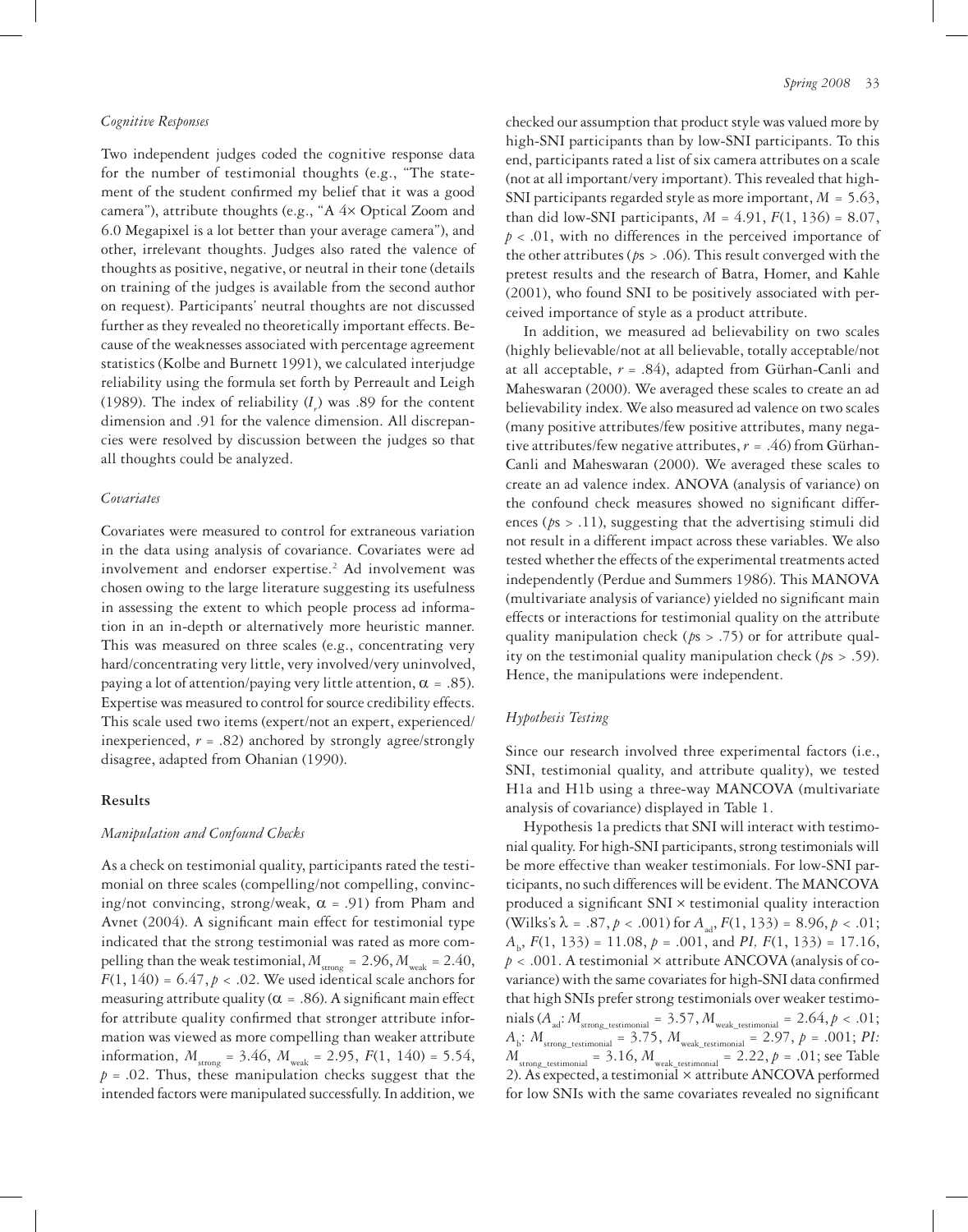|                                                                  | <b>Dependent</b>                              |            |       |                  |
|------------------------------------------------------------------|-----------------------------------------------|------------|-------|------------------|
|                                                                  | variable                                      | F value    | df    | Partial $\eta^2$ |
| Study I                                                          |                                               |            |       |                  |
| SNI <sup>a</sup>                                                 | $A_{\rm ad}$                                  | 2.23       | 1/133 | .02              |
|                                                                  | $A$ <sub>b</sub>                              | 1.33       | 1/133 | .01              |
|                                                                  | PĪ                                            | .13        | 1/133 | 10.5             |
| Testimonial quality (testimonial)                                | $\mathsf{A}_{\mathsf{ad}}$                    | $5.45*$    | 1/133 | .04              |
|                                                                  | $A$ <sub>b</sub>                              | 3.25       | 1/133 | .02              |
|                                                                  | PĪ                                            | .49        | 1/133 | 10.5             |
| Attribute quality (attribute)                                    | $\mathsf{A}_{\sf ad}$                         | .86        | 1/133 | .01              |
|                                                                  | $A$ <sub>b</sub>                              | .33        | 1/133 | 10.5             |
|                                                                  | $\mathsf{PI}$                                 | 2.11       | 1/133 | .02              |
| $\textsf{SNI}\times\textsf{testimomial}$                         | $\mathsf{A}_{\mathsf{ad}}$                    | 8.96**     | 1/133 | .06              |
|                                                                  | $\mathsf{A}_{\scriptscriptstyle{\mathsf{b}}}$ | $11.08**$  | 1/133 | .08              |
|                                                                  | PI                                            | $17.16***$ | 1/133 | .H               |
| $SNI \times attribute$                                           | $\mathsf{A}_{\sf ad}$                         | 2.14       | 1/133 | .02              |
|                                                                  | $A$ <sub>b</sub>                              | $9.52**$   | 1/133 | .07              |
|                                                                  | PĪ                                            | 3.59       | 1/133 | .03              |
| Testimonial $\times$ attribute                                   | $\mathsf{A}_{\sf ad}$                         | 10.        | 1/133 | < 0.01           |
|                                                                  |                                               | .04        | 1/133 | 10.5             |
|                                                                  | $A$ <sub>b</sub><br>PĪ                        | .00        | 1/133 | < 01             |
| $\textsf{SNI}\times\textsf{testimomial}\times\textsf{attribute}$ | $\mathsf{A}_{\sf ad}$                         | .21        | 1/133 | < 01             |
|                                                                  |                                               | .59        | 1/133 | 10.5             |
|                                                                  | $A$ <sub>b</sub><br>PĪ                        | 2.62       | 1/133 | .02              |
| Study 2                                                          |                                               |            |       |                  |
| <b>SNIb</b>                                                      | $A_{\rm ad}$                                  | 1.24       | 1/140 | .01              |
|                                                                  | $A$ <sub>b</sub>                              | .10        | 1/140 | 10.5             |
|                                                                  | PĪ                                            | .19        | 1/140 | 10.5             |
| Testimonial                                                      |                                               | 3.35       | 1/140 | .02              |
|                                                                  | $\mathsf{A}_{\sf ad}$<br>$A$ <sub>b</sub>     | $4.25*$    | 1/140 | .03              |
|                                                                  | PĪ                                            | $4.34*$    | 1/140 | .03              |
| Attribute                                                        | $\mathsf{A}_{\mathsf{ad}}$                    | $11.53**$  | 1/140 | .08              |
|                                                                  | $A$ <sub>b</sub>                              | 2.55       | 1/140 | .02              |
|                                                                  | PĪ                                            | 3.64       | 1/140 | .03              |
| $\textsf{SNI}\times\textsf{testimomial}$                         | $\mathsf{A}_{\mathsf{ad}}$                    | .53        | 1/140 | .01              |
|                                                                  | $A$ <sub>b</sub>                              | 2.06       | 1/140 | .01              |
|                                                                  | PĪ                                            | .05        | 1/140 | 10.5             |
| $SNI \times attribute$                                           | $\mathsf{A}_{\sf ad}$                         | 1.07       | 1/140 | < 0.01           |
|                                                                  | $A$ <sub>b</sub>                              | 1.85       | 1/140 | .01              |
|                                                                  | $\boldsymbol{P}\boldsymbol{I}$                | 3.13       | 1/140 | .03              |
| Testimonial $\times$ attribute                                   | $\mathsf{A}_{\sf ad}$                         | .03        | 1/140 | 10.5             |
|                                                                  | $A$ <sub>b</sub>                              | 1.98       | 1/140 | .01              |
|                                                                  | PI                                            | $.01$      | 1/140 | < 0.1            |
| SNI $\times$ testimonial $\times$ attribute                      | $\mathsf{A}_{\sf ad}$                         | .14        | 1/140 | $5 - 01$         |
|                                                                  |                                               | 1.99       | 1/140 | .01              |
|                                                                  | $A$ <sub>b</sub><br>$PI$                      | .20        | 1/140 | < 0.1            |
|                                                                  |                                               |            |       |                  |

**TABLE 1 Multivariate Analysis of Covariance (MANCOVA) Results**

*Notes:* SNI = susceptibility to normative influence;  $A_{ad}$  = attitude toward the ad;  $A_{b}$  = attitude toward the brand;  $PI$  = purchase intention.

<sup>a</sup> Covariate *F* values for Study 1: Involvement: *A*<sub>ad</sub> *F* value = 14.16\*\*\*, *A*<sub>b</sub> = 5.29\*, *PI* = .07; Expertise *A*<sub>ad</sub> = 8.19\*\*, *A*<sub>b</sub> = 21.06\*\*\*, *PI* = 8.46.\*\* <sup>b</sup> Covariate *F* values for Study 2: Involvement:  $A_{ad}$  *F* value = 14.07\*\*\*,  $A_{b}$  = .21, *PI* = .13; Endorser similarity  $A_{ad}$  = 3.91\*,  $A_{b}$  = 1.42, *PI* = 1.62.  $*$   $p$   $<$   $.05.$ 

 $**$   $p$   $<$   $.01.$ 

\*\*\* *p* < .001.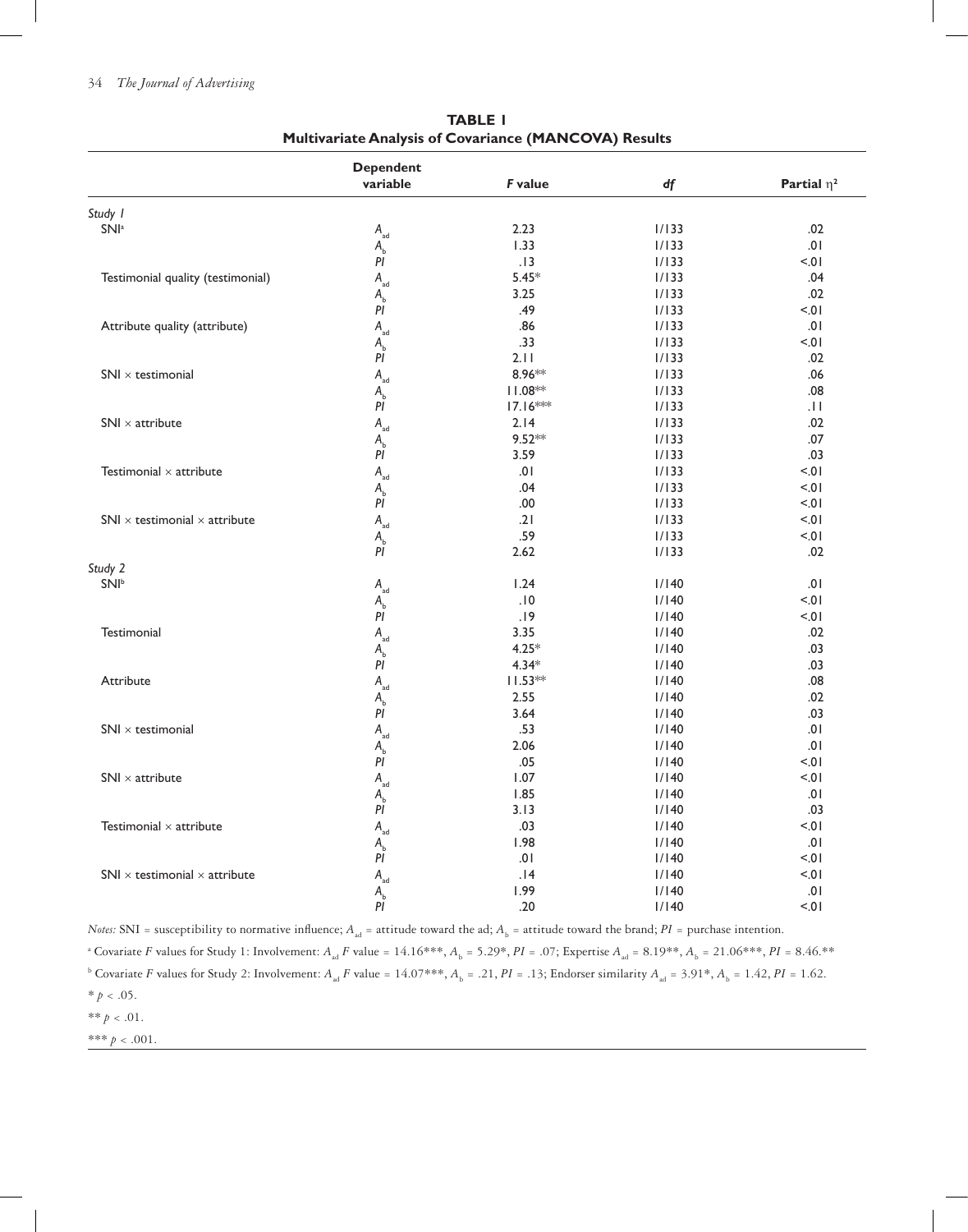# **TABLE 2**

**Means and Standard Deviations for Attitudes and Purchase Intentions (***PI***) Categorized by Susceptibility to Normative Influence (SNI) and Testimonial Quality**

|                                                                                                         |                               | <b>Dependent measures</b> |           |  |  |
|---------------------------------------------------------------------------------------------------------|-------------------------------|---------------------------|-----------|--|--|
|                                                                                                         | $\mathbf{A}_{_{\mathbf{ad}}}$ | $A_{b}$                   | PI        |  |  |
| Study I                                                                                                 |                               |                           |           |  |  |
| High SNI                                                                                                |                               |                           |           |  |  |
| Strong testimonial                                                                                      | 3.57                          | 3.75                      | 3.16      |  |  |
| Weak testimonial                                                                                        | 2.64                          | 2.97                      | 2.22      |  |  |
| Significance                                                                                            | p < .01                       | $p = .001$                | $p = .01$ |  |  |
| Low SNI                                                                                                 |                               |                           |           |  |  |
| Strong testimonial                                                                                      | 2.88                          | 3.69                      | 2.53      |  |  |
| Weak testimonial                                                                                        | 2.87                          | 3.47                      | 2.23      |  |  |
| Significance                                                                                            | p > .99                       | p > .35                   | p > .28   |  |  |
| <b>Study 2</b>                                                                                          |                               |                           |           |  |  |
| High SNI                                                                                                |                               |                           |           |  |  |
| Strong testimonial                                                                                      | 2.70                          | 3.45                      | 2.61      |  |  |
| Weak testimonial                                                                                        | 2.29                          | 2.91                      | 2.16      |  |  |
| Significance                                                                                            | p > .07                       | $p = .03$                 | p > 10    |  |  |
| Low SNI                                                                                                 |                               |                           |           |  |  |
| Strong testimonial                                                                                      | 2.72                          | 3.25                      | 2.62      |  |  |
| Weak testimonial                                                                                        | 2.54                          | 3.14                      | 2.25      |  |  |
| Significance                                                                                            | p > .44                       | p > .64                   | p > 16    |  |  |
| <i>Notes:</i> $A_{ad}$ = attitude toward the ad; $A_b$ = brand attitude; $PI$ = purchase<br>intentions. |                               |                           |           |  |  |

main effects or interactions in relation to testimonial quality (*p*s > .29), suggesting that low SNIs were not influenced by testimonial quality. Thus, these results support H1a.

Hypothesis 1b predicts that SNI will interact with attribute quality. For low-SNI participants, strong attribute quality will result in more favorable evaluations than weaker attribute quality.

The MANCOVA (see Table 1) revealed that the SNI × attribute quality interaction (Wilks's  $\lambda = .93, p < .03$ ) was significant for  $A_{\rm b}$ ,  $F(1, 133) = 9.52$ ,  $p < .01$ , and marginally significant for *PI* ( $p = .06$ ), but was not significant for  $A_{ad}$ (*p* > .14). Planned contrasts revealed that low SNIs reported more favorable brand attitudes and *PI* in response to strong attributes  $(A_b: M_{\text{strong\_attributes}} = 3.81, M_{\text{weak\_attributes}} = 3.26, p < .01;$ *PI:*  $M_{\text{strong\_attributes}} = 3.02$ ,  $M_{\text{weak\_attributes}} = 2.29$ ,  $p < .01$ ), whereas high SNIs were not influenced by attribute quality (*p*s > .12). Thus, there is partial support for H1b (see Table 3).<sup>3</sup>

For H2a and H2b we tested for mediation using path analyses (Baron and Kenny 1986) for high- and low-SNI data, respectively. Valenced testimonial cognitions (VTCs) were calculated using positive minus negative testimonial thoughts. A similar procedure was used for valenced attribute cognitions (VACs). For high SNIs (H2a), a significant effect for testimonial quality (dummy variable: weak testimonial = 0; strong testimonial = 1) was evident for  $A_{ad}$  ( $\beta$  = .40,  $p < .001$ ). As

# **TABLE 3**

**Means and Standard Deviations for Attitudes and Purchase Intentions (***PI***) Categorized by Susceptibility to Normative Influence (SNI) and Attribute Quality**

|                   |                               | <b>Dependent measures</b> |         |  |  |
|-------------------|-------------------------------|---------------------------|---------|--|--|
|                   | $\mathbf{A}_{_{\mathbf{ad}}}$ | $A_{\rm b}$               | PI      |  |  |
| Study I           |                               |                           |         |  |  |
| High SNI          |                               |                           |         |  |  |
| Strong attributes | 3.23                          | 3.34                      | 2.55    |  |  |
| Weak attributes   | 2.83                          | 3.08                      | 2.55    |  |  |
| Significance      | p > .12                       | p > .25                   | p > .99 |  |  |
| Low SNI           |                               |                           |         |  |  |
| Strong attributes | 2.91                          | 3.81                      | 3.02    |  |  |
| Weak attributes   | 2.84                          | 3.26                      | 2.29    |  |  |
| Significance      | p > .76                       | p < .01                   | p < .01 |  |  |
| <b>Study 2</b>    |                               |                           |         |  |  |
| High SNI          |                               |                           |         |  |  |
| Strong attributes | 2.68                          | 3.20                      | 2.39    |  |  |
| Weak attributes   | 2.31                          | 3.17                      | 2.39    |  |  |
| Significance      | p > .10                       | p > .91                   | p > .99 |  |  |
| Low SNI           |                               |                           |         |  |  |
| Strong attributes | 3.02                          | 3.48                      | 2.84    |  |  |
| Weak attributes   | 2.24                          | 2.92                      | 2.02    |  |  |
| Significance      | b < .01                       | p < .05                   | p < 01  |  |  |
|                   |                               |                           |         |  |  |

*Notes:*  $A_{ad}$  = attitude toward the ad;  $A_{b}$  = brand attitudes;  $PI$  = purchase intentions.

displayed in Figure 1, testimonial quality also had a significant effect on VTCs for high SNIs (β = .26,  $p < .03$ ). VTCs also had an effect on  $A_{ad}$  ( $\beta = .42, p < .001$ ). The effect of testimonial quality was reduced by 23% when VTCs were included in the model for  $A_{ad}$  ( $\beta = .31$ ,  $p < .01$ ). Yet attribute quality, or valenced attribute cognitions, did not affect evaluations. Furthermore,  $A_{ad}$  was positively associated with  $A_{b}$  ( $\beta = .66$ ,  $p < .001$ ), and  $A<sub>b</sub>$  was significantly associated with  $PI(\beta = .71, )$  $p < .001$ ). This supports H2a.

For low SNIs (H2b), attribute quality did not have a direct effect on  $A_{ad}$  ( $p > .09$ ). However, attribute quality had a significant positive association with VACs ( $\beta = .31, p < .01$ ), which were positively associated with  $A_{ad}$  ( $\beta = .24$ ,  $p = .05$ ). Neither testimonial quality nor valenced testimonial cognitions influenced  $A_{ad}$  evaluations (see Figure 2). Yet  $A_{ad}$  significantly influenced  $A_b$  ( $\beta = .53$ ,  $p < .001$ ), and  $A_b$  significantly influenced *PI* (β = .58, *p* < .001). This provides partial support for H2b.

# **Discussion**

The findings show how evaluations of a TP endorser are influenced by a consumer's level of SNI. High SNIs respond most favorably to strong testimonial quality, an effect that is partially mediated by valenced testimonial cognitions. High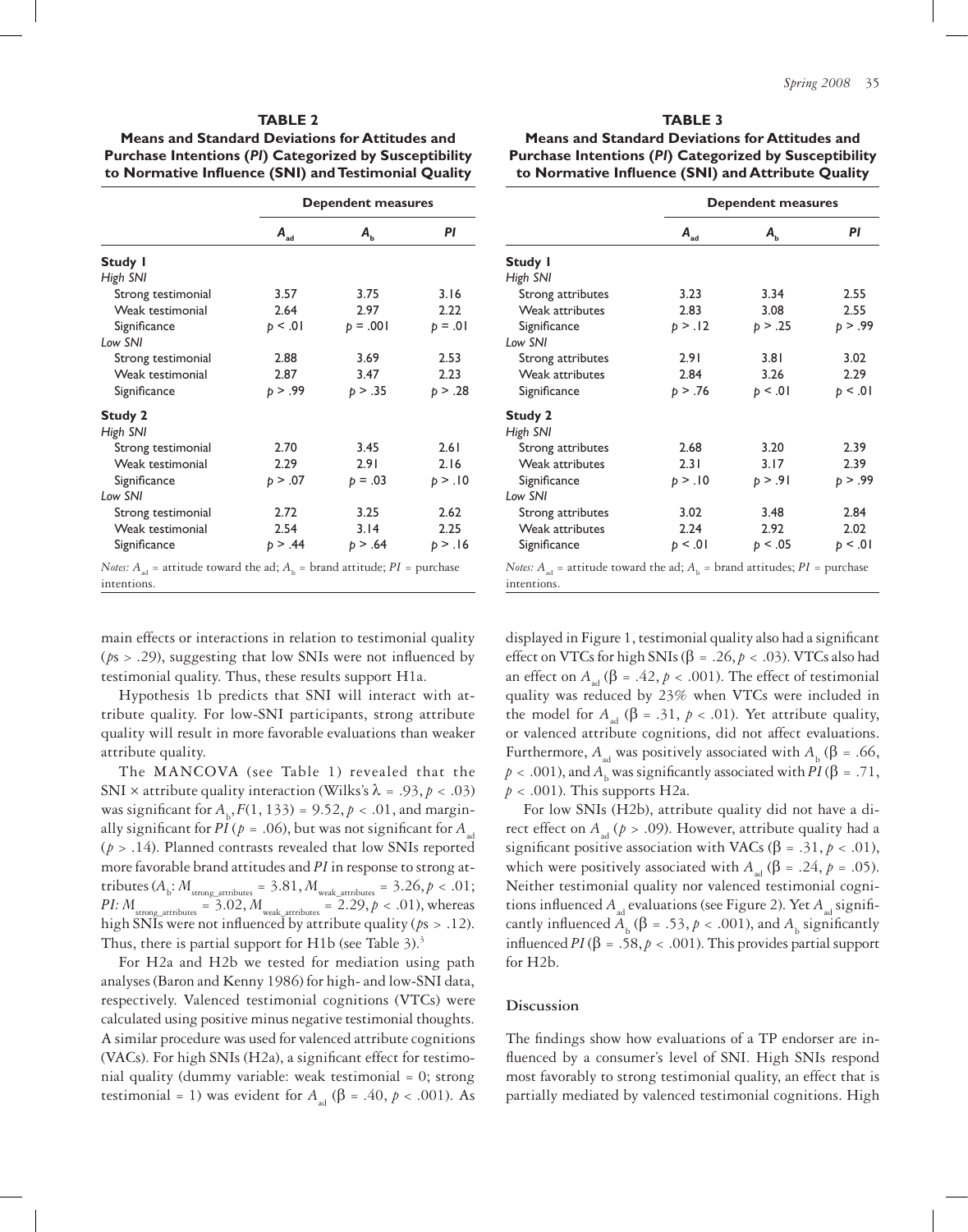

**FIGURE 1 High-SNI Participants: Effects of Typical Person Testimonial Quality and Attribute Quality on Valenced Thoughts and Attitudes**

*Notes:* SNI = susceptibility to normative influence;  $A_{ad}$  = attitude toward the ad;  $A_{b}$  = attitude toward the brand;  $PI$  = purchase intention. Significant paths indicated by a solid line. Nonsignificant paths indicated by a dotted line. Figures represent standardized coefficients and *p* values.

**FIGURE 2 Low-SNI Participants: Effects of Typical Person Testimonial Quality and Attribute Quality on Valenced Thoughts and Attitudes**



*Notes:* SNI = susceptibility to normative influence;  $A_{ad}$  = attitude toward the ad;  $A_b$  = attitude toward the brand;  $PI$  = purchase intention. Significant paths indicated by a solid line. Nonsignificant paths indicated by a dotted line. Figures represent standardized coefficients and *p* values.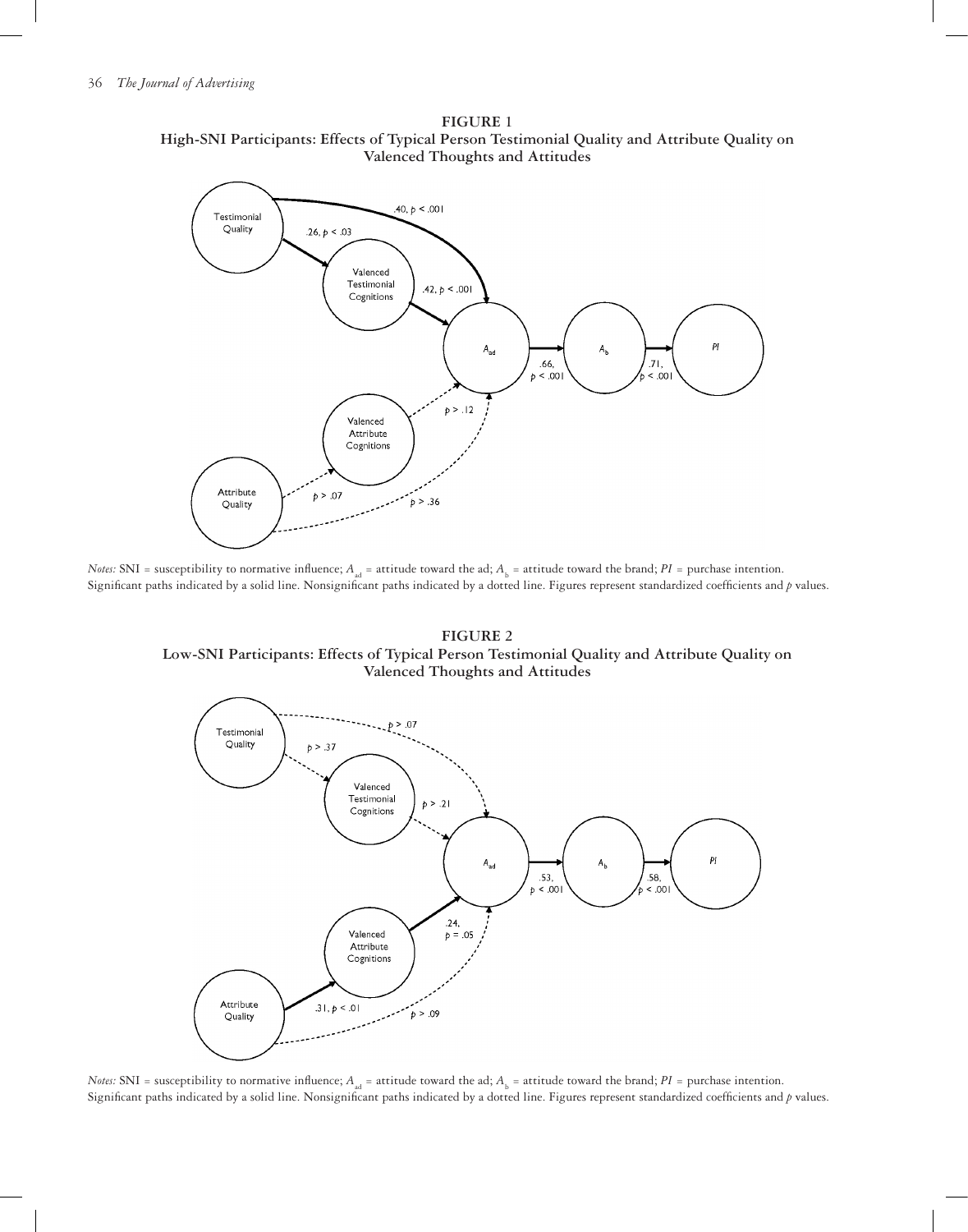SNIs also appear to selectively process the testimonial offered by the TP endorser rather than the attribute information. In contrast, the evaluations of low SNIs were more favorable in response to strong attribute quality, an effect that is partially

mediated by valenced attribute cognitions. For these people, who are less susceptible to normative influence, the focus is on attribute quality rather than testimonial quality. While the hypotheses were generally supported, a question

arises as to whether the results are restricted to TP endorsers. In Study 2, we explore this issue by examining the type of endorser as a boundary condition to the generalizability of the results of Study 1. In Study 2, the focus is again a testimonial by a satisfied customer with product experience. Rather than a TP, however, the endorser is a celebrity. We expect the results for Study 2 to converge with those from Study 1. Past research suggests that celebrity endorsement effectiveness is enhanced where the celebrity is compatible with the advertised product (e.g., Kirmani and Shiv 1998). Indeed, McCracken (1989) asserts that celebrities represent a potent source of meaning that consumers can readily adopt. We posit that high SNIs, who, as shown in Study 1, tend to focus on endorsements, will be more readily influenced by strong celebrity endorsements than low-SNI participants, who are relatively disinterested in the views of others.

#### **STUDY 2**

#### **Overview**

Study 2 tests the generalizability of the results found in Study 1 using a celebrity endorser rather than a TP endorser. The design used is a 2 (SNI: high, low)  $\times$  2 (testimonial quality: strong, weak)  $\times$  2 (attribute quality: strong, weak) betweensubjects design.

# **Participants and Procedure**

A total of 154 undergraduate students from the same participant pool as used in Study 1 took part in the study. The procedure and measures were identical to Study 1 (SNI:  $\alpha = .84$ ,  $A_{ad}$ : α = .86,  $A_b$ : α = .86, *PI:* α = .91, cognitive response content:  $I_r = .87$ , valence  $I_r = .93$ ).

#### **Independent Variable and Covariates**

Given the German context and research suggesting the need to consider cultural context when studying celebrity endorsers (Choi, Lee, and Kim 2005), a range of German celebrities were pretested that would have some relevance to a digital camera ad. Analysis of the means revealed that movie director Wolfgang Petersen was familiar (*M* = 4.22, 1 = unfamiliar, 7 = familiar) and relevant to an ad for consumer electronics (*M* = 5.37,

 $1 =$  not at all relevant,  $7 =$  highly relevant). Thus, Wolfgang Petersen was selected as the celebrity for Study 2. The wording of the endorsements was identical to Study 1, with the caption "Wolfgang Petersen, movie director of *Troy, Air Force One* and *The Perfect Storm.*" For the main study, the covariates were ad involvement ( $\alpha = .81$ ) and endorser similarity, which was measured on three items (e.g., "Wolfgang Petersen and I probably have similar values and beliefs,"  $\alpha$  = .88) from Feick and Higie (1992). Expertise (*r* = .72) was excluded, however, as it failed assumption checks for the MANCOVA.

# **Results**

#### *Manipulation and Confound Checks*

For testimonial quality ( $\alpha$  = .92), the strong testimonial was rated as stronger than the weak testimonial,  $M_{\text{strong}} = 2.83$ ,  $M_{\text{weak}} = 2.25, F(1, 149) = 7.54, p < .01$ . Likewise, for attribute quality ( $\alpha$  = .84), the stronger attribute ads were viewed as more compelling than weaker attribute ads,  $M_{\text{strong}} = 3.17$ ,  $M_{\text{weak}} = 2.71, F(1, 149) = 6.02, p < .02$ . Hence, the intended factors were manipulated successfully. This MANOVA analysis also exhibited no significant main effects or interactions for testimonial quality on the attribute quality manipulation check (*p*s > .16) or for attribute quality on the testimonial quality manipulation check (*p*s > .15). Thus, the manipulations were independent. Furthermore, as with Study 1, high-SNI participants rated style as more important  $(M = 5.47)$  than low-SNI participants ( $M = 4.97$ ,  $p = 05$ ), with no differences in importance for the other product attributes (*p*s > .12).

# *Hypothesis Testing*

The results for the three-way MANCOVA we used to test H1a and H1b are shown in Table 1. This analysis did not produce the predicted SNI × testimonial interaction (H1a) or SNI  $\times$  attribute interaction (H1b).<sup>4</sup> However, a testimonial × attribute MANCOVA for high-SNI data with the same covariates revealed a significant main effect for testimonial type for brand attitudes, but not for  $A_{ad}$  ( $p > .07$ ) or *PI* (*p* > .10). Consistent with H1a, strong testimonial quality resulted in more favorable brand attitudes than a weaker endorsement,  $A_{\rm b}$ :  $M_{\rm strong\_testimonial} = 3.45$ ,  $M_{\rm weak\_testimonial} = 2.91$ ,  $F(1, 57) = 4.89, p = .03$ . As expected, the attribute main effect ( $ps > .10$ ) and testimonial  $\times$  attribute interaction were not significant across the dependent variables (*p*s > .09). Table 2 shows the means across conditions.

Moreover, when the analysis was repeated for low-SNI data, a significant main effect for attribute quality was evident (see Table 3, Wilks's  $\lambda = .86$ ,  $p < .01$ ). Strong attribute quality resulted in more favorable evaluations than weaker attribute quality,  $A_{ad}$ :  $M_{\text{strong attributes}} = 3.02$ ,  $M_{\text{weak attributes}} = 2.24$ ,  $F(1)$ ,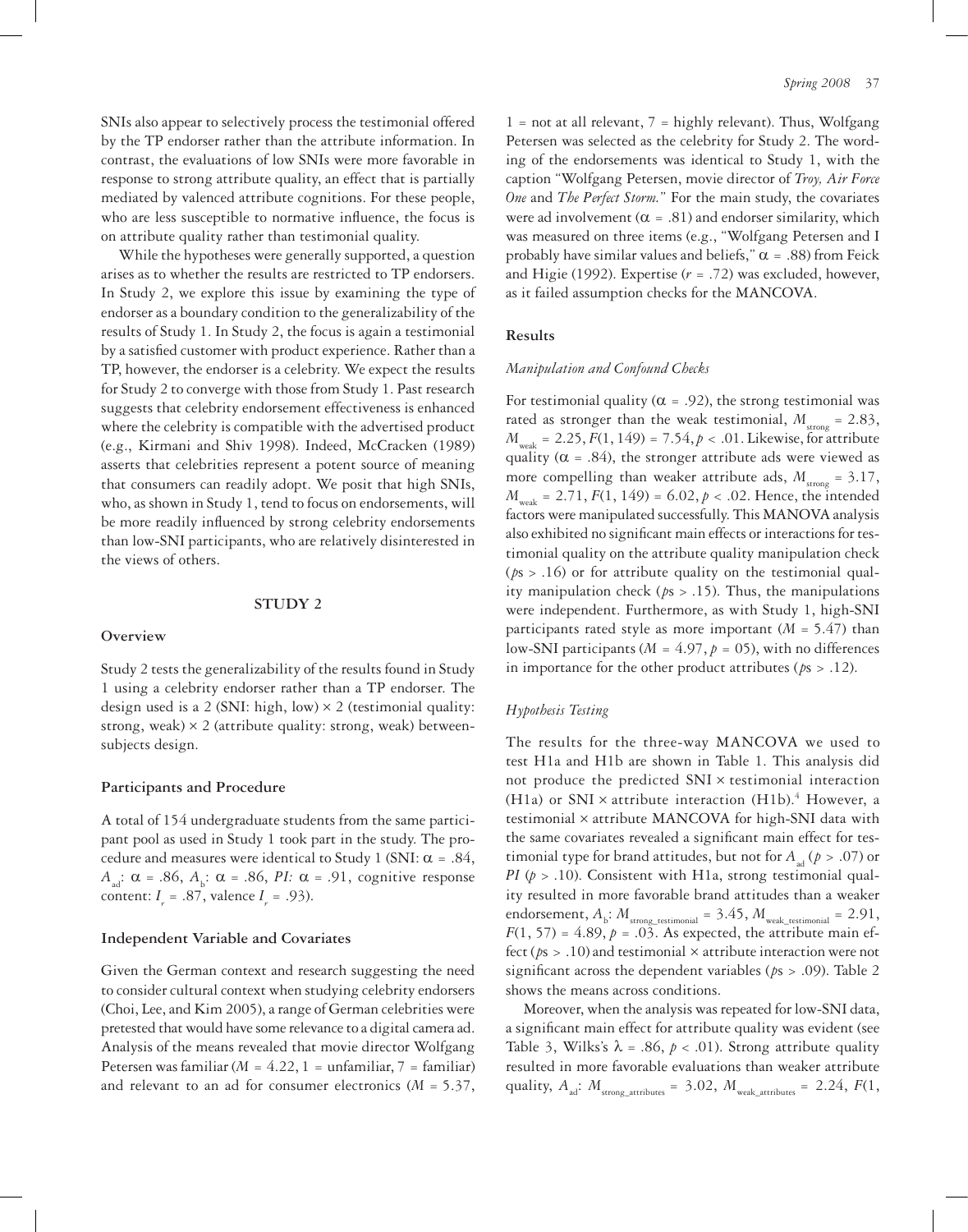$81) = 10.76, p < .01, A_{\rm b}$ ;  $M_{\rm strong\_attributes} = 3.48, M_{\rm weak\_attributes} = 10$ 2.92,  $F(1, 81) = 5.69, p < .05, PI: M_{strong_1, attributes} = 2.84,$  $M_{\text{weak attributes}} = 2.03, F(1, 81) = 9.00, p < .01$ . Furthermore, as expected, the main effect for testimonial across the dependent variables ( $ps > .16$ ) and the testimonial  $\times$  attribute interaction were not significant ( $ps > .64$ ).

For H2a and H2b, we tested for mediation in the same manner as in Study 1. For high SNIs (see Figure 3), testimonial quality was positively associated with  $A_{ad}$  ( $\beta = .32$ , *p* < .02). Testimonial quality was also positively related to VTCs (β = .26, *p* < .05). VTCs had an effect on  $A_{ad}$  (β = .34,  $p < .01$ ). The effect of testimonial quality was reduced by 25% when VTCs were included in the model for  $A_{ad}(\beta = .24, )$  $p < .01$ ). Attribute quality or VACs did not affect evaluations. *A*<sub>ad</sub> was positively associated with *A*<sub>b</sub> (β = .52, *p* < .001), and *A*<sub>b</sub> was significantly associated with *PI* (β = .60, *p* < .001). This supports H2a for a celebrity endorsement.

For low SNIs (Figure 4), attribute quality had a direct effect on  $A_{ad}$  ( $\beta = .34$ ,  $p = .001$ ). Attribute quality also had a significant positive association with VACs ( $\beta = .30, p < .01$ ), which were positively associated with  $A_{ad}$  ( $\beta = .31, p < .01$ ). The effect of attribute quality on  $A_{ad}$  was reduced by 21% when VACs were included in the model ( $\beta$  = .27,  $p < .01$ ). Neither testimonial quality nor valenced testimonial cognitions directly influenced  $A_{ad}$  evaluations (see Figure 4). Yet *A*<sub>ad</sub> significantly influenced *A*<sub>b</sub> (β = .61, *p* < .001), and *A*<sub>b</sub> significantly influenced *PI* ( $\beta = .65$ ,  $p < .001$ ). This supports H2b in the context of a celebrity endorsement.

# **Discussion**

Study 2 provides a weaker replication of Study 1 using a celebrity endorser. Unlike Study 1, the overall MANCOVA revealed a lack of hypothesized interactions. However, analysis by SNI data type (high SNI, low SNI) exhibited support for the hypotheses. High SNIs are influenced by strong endorsements, but only for brand attitudes, whereas low SNIs are influenced by attribute quality across all dependent variables.

# **GENERAL DISCUSSION**

The objective of this research was to gain insight into how a person's susceptibility to normative influence (SNI) affects their evaluations of advertisements featuring TP testimonials and product attribute information. The results of two studies show that high-SNI and low-SNI consumers focus on different parts of an advertisement. High-SNI participants showed more favorable evaluations for advertisements featuring testimonials that strongly endorse the style of the product, although this effect was less evident in a celebrity endorser context. These consumers also focus on the testimonial when forming attitudes. Specifically, analysis of cognitive responses suggests

that high-SNI consumers elaborate more on the testimonial information in an ad.

In contrast, testimonial quality had no effect on the evaluations of low-SNI consumers. For low SNIs, attribute quality was the key influence on their brand attitudes and purchase intentions. The results for the process measures indicate that the evaluations of low-SNI consumers are partially mediated by their attribute-related thoughts, rather than any focus on testimonial information. Thus, high- and low-SNI consumers reveal a key difference in terms of what they focus and elaborate on when exposed to an ad containing testimonial and attribute information. Furthermore, this processing difference is evident across both TP endorser and celebrity endorser contexts.

This research makes several contributions to the literature. First, while previous testimonial research has found interesting insights regarding testimonial effects in terms of, for example, product type (e.g., Feick and Higie 1992; Friedman, Termini, and Washington 1976), this study contributes by examining how consumer individual differences shed light on testimonial advertising effects. Specifically, we contribute to this work by suggesting that the level of a consumer's susceptibility to normative influence determines the degree to which testimonials represent an effective advertising tactic. High-SNI consumers use testimonials in their evaluations, whereas low-SNI consumers appear to disregard this information, choosing instead to focus on attribute quality. Second, we extend research in this area by investigating the mechanism underlying the use of testimonials in advertising evaluations. Our results show that high- and low-SNI participants differ in their processing of testimonial ads. Our process measures show that low SNIs do not focus on testimonials, thereby reducing their effectiveness as an advertising tactic. Instead, they concentrate on attribute information that they regard as relevant to their evaluations. Thus, this research contributes to our understanding of how high- and low-SNI consumers react to testimonial advertising.

Third, from an SNI perspective, our research adds to the work suggesting style is a key attribute for high-SNI consumers (e.g., Batra, Homer, and Kahle 2001). We build on this work by studying SNI in an advertising context and showing how the socially visible benefit of style is processed when presented in a testimonial along with attribute information. As such, we show how the normative standards of reference groups can influence evaluations of TP testimonials, depending on the consumer's level of SNI. Our focus on TP testimonial advertising builds on SNI research that has examined areas such as values (Batra, Homer, and Kahle 2001), country of origin effects (Batra et al. 2000), and consumer self-presentation effects (Wooten and Reed 2004).

Regarding managerial implications, these results suggest that while the testimonial is a popular advertising tactic, it is most effective for high-SNI consumers. Indeed, low SNIs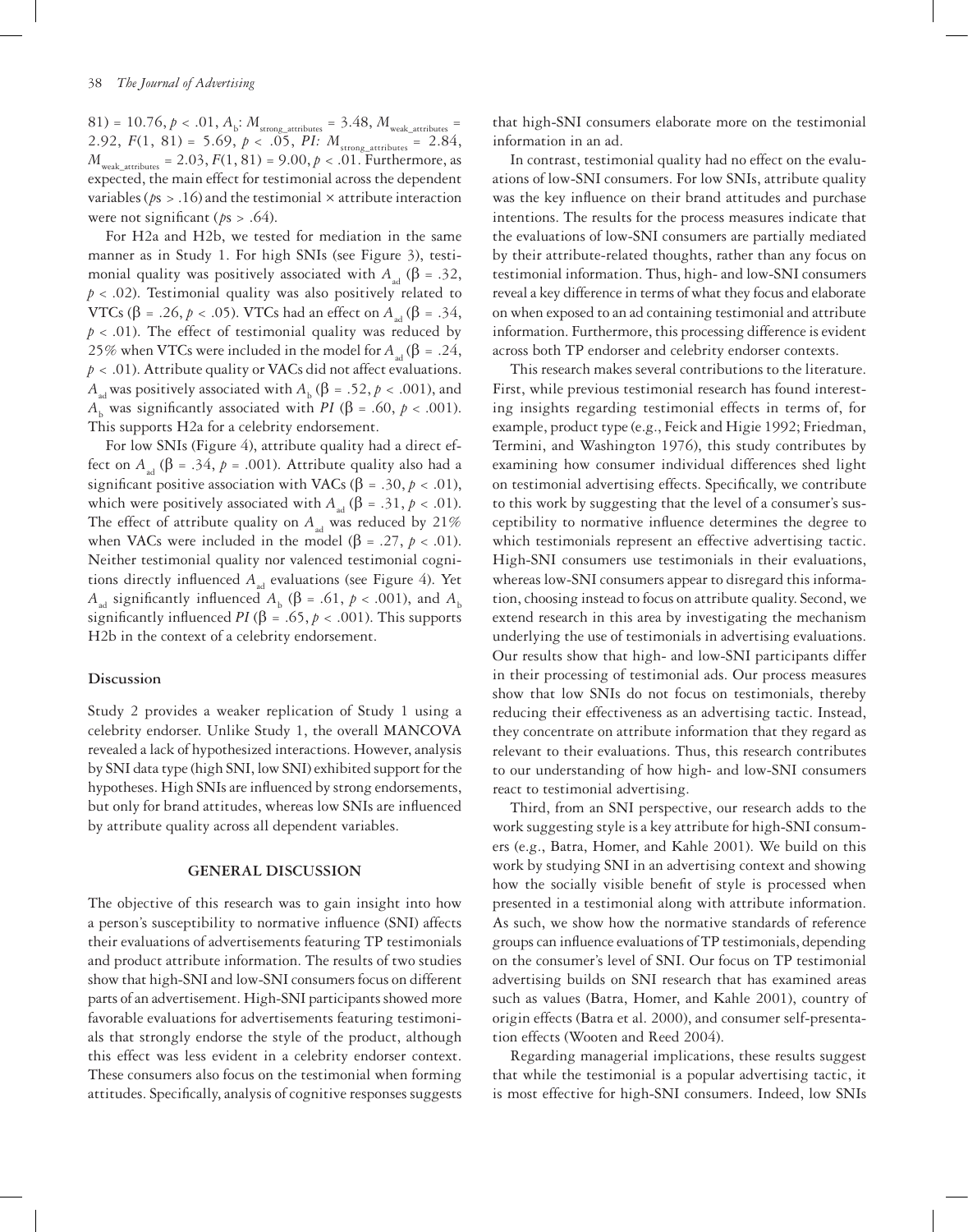**FIGURE 3 High-SNI Participants: Effects of Celebrity Testimonial Quality and Attribute Quality on Valenced Thoughts and Attitudes**



*Notes:* SNI = susceptibility to normative influence;  $A_{ad}$  = attitude toward the ad;  $A_b$  = attitude toward the brand;  $PI$  = purchase intention. Significant paths indicated by a solid line. Nonsignificant paths indicated by a dotted line. Figures represent standardized coefficients and *p* values.

**FIGURE 4 Low-SNI Participants: Effects of Celebrity Testimonial Quality and Attribute Quality on Valenced Thoughts and Attitudes**



*Notes:* SNI = susceptibility to normative influence;  $A_{ad}$  = attitude toward the ad;  $A_b$  = attitude toward the brand;  $PI$  = purchase intention. Significant paths indicated by a solid line. Nonsignificant paths indicated by a dotted line. Figures represent standardized coefficients and *p* values.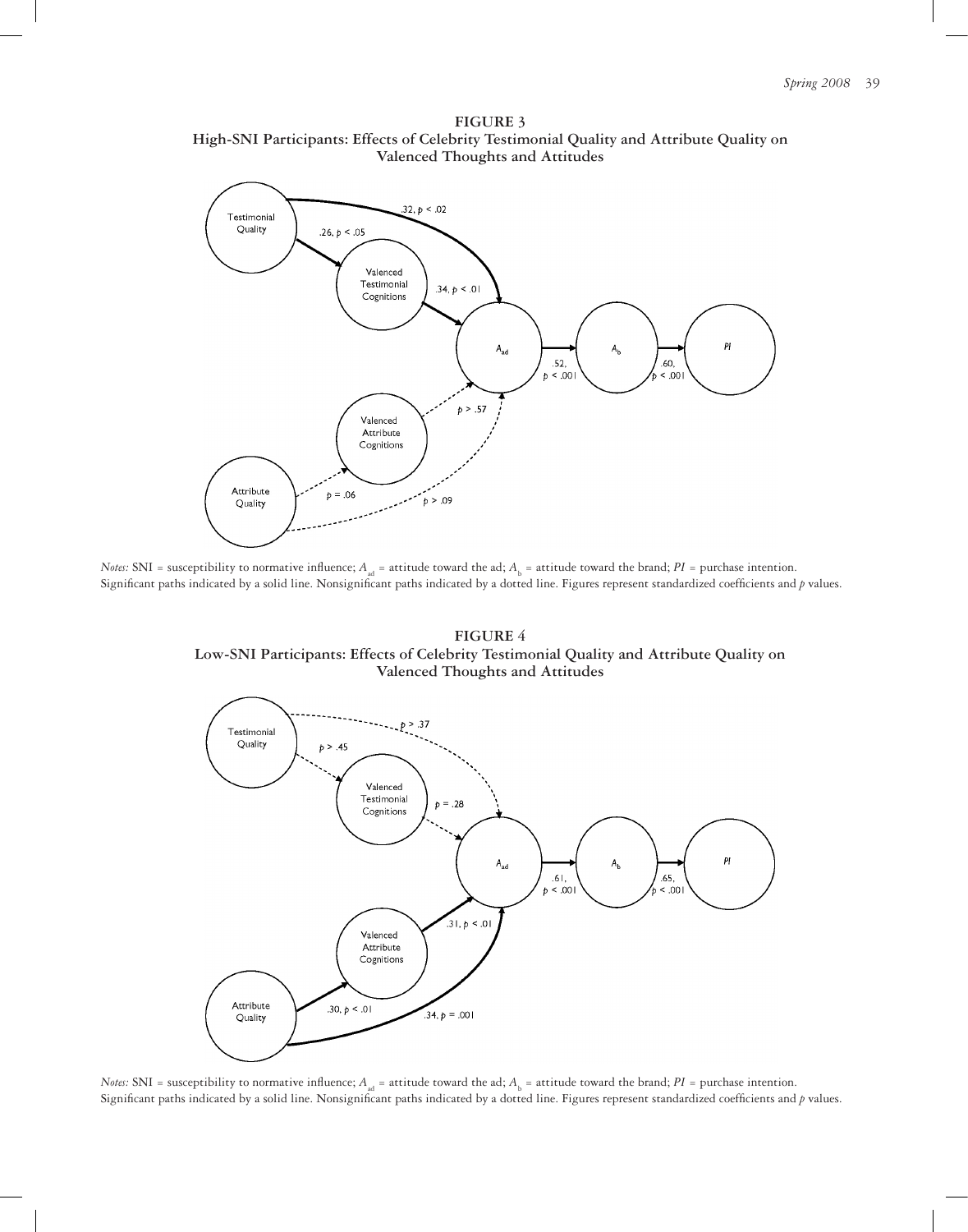appear disinterested in testimonials. Hence, the main implication is that testimonials are best used for a target market where higher SNI is expected. Our study shows that for these individuals, TP endorsements that strongly advocate product style work better than a celebrity endorser. This suggests a more cost-effective use of financial resources since companies could use a typical person testimonial when targeting consumers who are concerned with social approval, rather than spending large sums of money on a celebrity endorsement. For low SNIs, advertisers are better served by emphasizing product attribute information. SNI information can be derived from market research using the eight-item measure of Bearden, Netemeyer, and Teel (1989). Alternatively, assumptions can be made regarding the degree to which the target market is susceptible to normative influence—for example, by talking to salespeople and other contact staff regarding their perceptions of consumers' perceived level of SNI.

Yet while the current work suggests that high SNIs respond favorably to TP endorsers, why do they react less favorably to celebrity endorsers? We speculate that this is because testimonial effects for high SNIs may be strongest where the endorser belongs to the same in-group as the target consumer. As social distance increases (e.g., from fellow student to celebrity), this may lessen the effect of endorsers for high SNIs. Research on SNI lends support for this view. For instance, Batra, Homer, and Kahle (2001) suggest that high SNIs are motivated to comply with reference group norms. Likewise, Wooten and Reed assert that SNI reflects "a desire to fit in" (2004, p. 551) and show how high SNIs are motivated to avoid social disapproval. Thus, positive feedback on style from a fellow student may be regarded as more relevant and influential than similar feedback from a celebrity the consumer may never expect to meet.

On the other hand, this result could reflect a limitation in study design. While research indicates that a product-relevant celebrity endorser can result in more enduring attitudinal effects (Sengupta, Goodstein, and Boninger 1997), it could be that since style is important to high SNIs, a celebrity associated with style may have resulted in stronger effects. To this end, celebrities who endorse fashion products (e.g., Jennifer Lopez) rather than those who represent product relevance (e.g., Wolfgang Petersen) could be used in future research to test celebrity endorsement effects for high-SNI participants.

Further limitations include the need to determine whether other individual differences affect consumer responses to testimonials. Previous research suggests that locus of control and authoritarianism can affect an individual's responses to an endorser (Sternthal, Phillips, and Dholakia 1978). Hence, future research should examine these variables. We also used male endorsers rather than comparing male and female endorsers. While post hoc analyses showed no gender differences in the results,<sup>5</sup> and pretesting confirmed the product as equally

relevant across genders, future research could consider the influence of gender, given that it has been found to influence advertising evaluations in previous research (e.g., Barone, Palan, and Miniard 2004).

Another limitation relates to our testimonial manipulation. Testimonials are often highly positive; thus, to enhance the external validity of the findings, future research should address strong to very strong levels of testimonial quality. Future research could also investigate how SNI and testimonials interact with other promotional mix tactics that are featured in advertising. For instance, research on price discounts suggests that consumers' quality inferences following a price discount are also affected by the kind of brand (i.e., name brand versus store brand) that is being discounted (Gupta and Cooper 1992). It would be interesting to see whether the testimonial, which is regarded as such a common advertising tactic, could have a similar effect for high-SNI consumers. Such research would provide useful insights into testimonial effects in advertising.

#### **NOTES**

1. Germany has a population of 82.5 million people and is the most densely populated country in Europe; it is also one of the most important U.S. trading partners. Scholars have highlighted the value of experimental research in other cultures (Maheswaran and Shavitt 2000; Taylor 2005), which can enrich our knowledge of how consumers respond to advertising executions.

2. Other variables measured as potential covariates (i.e., knowledge, trust, self-esteem, identity salience, perception of targeting, dogmatism, endorser similarity, and demographics) failed assumption checks for ANCOVA (Hair et al. 1998), and were thus excluded from the analysis.

3. A significant main effect for testimonial quality on  $A_{ad}$ showed that strong testimonials resulted in more favorable  $A_{\scriptscriptstyle\rm ad}$  ,  $M_{\text{strong testimonial}} = 3.18$ ,  $M_{\text{weak testimonial}} = 2.78$ ,  $F(1, 133) = 5.45$ , *p* < .05. No other main effects or interactions in the MANCOVA were significant ( $ps > .07$ ).

4. A significant main effect for testimonial quality showed that strong testimonials resulted in more favorable  $A_k$  and  $PI$ ,  $A_{\rm b}$ :  $M_{\rm strong\_testimonial} = 3.37$ ,  $M_{\rm weak\_testimonial} = 3.01$ ,  $F(1, 140) = 4.25$ ,  $p < .05$ ,  $\overline{P}I$ :  $M_{\text{strong\_testimonial}} = 2.62$ ,  $M_{\text{weak\_testimonial}} = 2.19$ ,  $F(1, 1)$ 140) = 4.34,  $p < .05$ . A significant main effect for attribute quality showed that strong attributes resulted in more favorable  $A_{\text{ad}}$ ,  $M_{\text{strong attributes}} = 2.84$ ,  $M_{\text{weak attributes}} = 2.27$ ,  $F(1, 140) = 11.53$ , *p* < .01. No other main effects or interactions in the MANCOVA were significant (*p*s > .06).

5. No gender differences in levels of SNI were present in either study (Study 1: *p* > .60; Study 2: *p* > .98). Furthermore, post hoc analyses where gender was used in a gender  $\times$  SNI  $\times$ testimonial × attribute MANCOVA (identical covariates to those used in Study 1 and Study 2) yielded no significant main effects or interactions for gender for either study (Study 1: *p*s > .08, Study 2: *p*s > .09).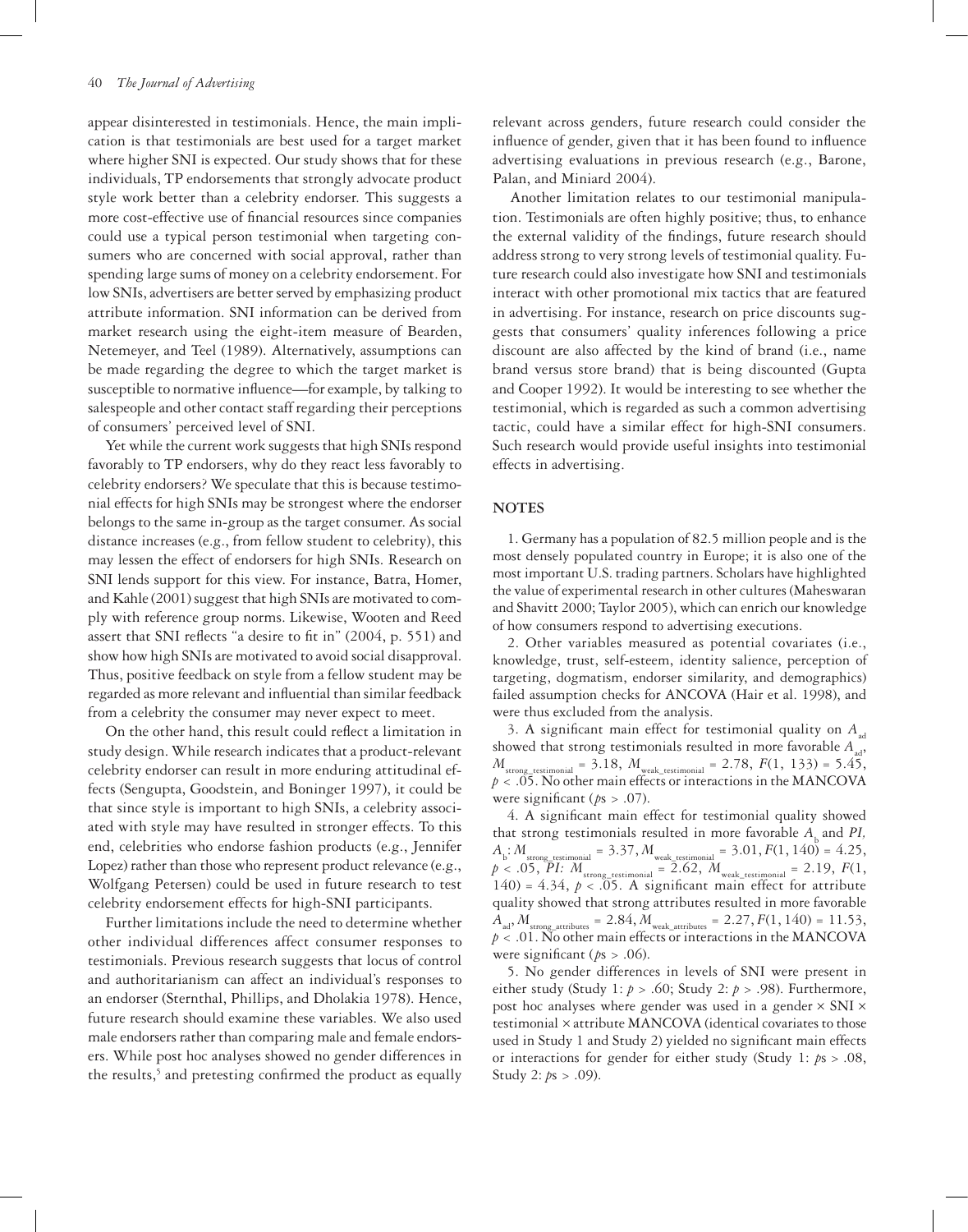### **REFERENCES**

- *Advertising Age* (2001), "FTC Target," *Advertising Age,* 72 (December 17), 10.
- Baron, Reuben M., and David A. Kenny (1986), "The Moderator–Mediator Variable Distinction in Social Psychological Research: Conceptual, Strategic, and Statistical Considerations," *Journal of Personality and Social Psychology,* 51 (6), 1173–1182.
- Barone, Michael J., Kay M. Palan, and Paul Miniard (2004), "Brand Usage and Gender as Moderators of the Potential Deception Associated with Partial Comparative Advertising," *Journal of Advertising,* 33 (1), 19–28.
- Batra, Rajeev, and Michael L. Ray (1986), "Affective Responses Mediating Acceptance of Advertising," *Journal of Consumer Research,* 13 (2), 234–249.
	- ———, Pamela M. Homer, and Lynn R. Kahle (2001), "Values, Susceptibility to Normative Influence, and Attribute Importance Weights: A Nomological Analysis," *Journal of Consumer Psychology,* 11 (2), 115–128.
- ———, Venkatram Ramaswamy, Dana L. Alden, Jan-Benedict Steenkamp, and S. Ramachander (2000), "Effects of Brand Local and Nonlocal Origin on Consumer Attitudes in Developing Countries," *Journal of Consumer Psychology,* 9 (2), 83–95.
- Bearden, William O., and Michael J. Etzel (1982), "Reference Group Influence on Product and Brand Purchase Decisions," *Journal of Consumer Research,* 9 (2), 183–194.

———, Richard G. Netemeyer, and Jesse E. Teel (1989), "Measurement of Consumer Susceptibility to Interpersonal Influence," *Journal of Consumer Research,* 15 (4), 473–481.

- Bly, Robert W. (2005), "More Tips on Using Testimonials," available at http://marketingtoday.com/marcom/testi2.htm (accessed April 17, 2005).
- Buck, Michael (2005), "How to Use Credibility and Believability to Pierce Your Prospects' Skepticism and Run Circles Around Your Competition," available at www.theallineed .com/ad-marketing-3/marketing-014.htm (accessed April 17, 2005).
- Bulik, Beth Snyder (2004), "Sony, Kodak Lead U.S. Battle for Share in Digital Cameras," *Advertising Age,* 75 (22), 12.
- Burnkrant, Robert E., and Alain Cousineau (1975), "Informational and Normative Social Influence in Buyer Behavior," *Journal of Consumer Research,* 2 (3), 206–215.
- Choi, Sejung Marina, Wei-Na Lee, and Hee-Jung Kim (2005), "Lessons from the Rich and Famous: A Cross-Cultural Comparison of Celebrity Endorsement in Advertising," *Journal of Advertising,* 34 (2), 85–98.
- Day, Ellen, and Marla Royne Stafford (1997), "Age-Related Cues in Retail Services Advertising: Their Effect on Younger Consumers," *Journal of Retailing,* 73 (2), 211–233.
- Feick, Lawrence, and Robin A. Higie (1992), "The Effects of Preference Heterogeneity and Source Characteristics on Ad Processing and Judgments About Endorsers," *Journal of Advertising,* 21 (2), 16–24.
- Friedman, Hershey H., and Linda Friedman (1979), "Endorser

Effectiveness by Product Type," *Journal of Advertising Research,* 19 (5), 63–71.

- -, Salvatore Termini, and Robert Washington (1976), "The Effectiveness of Advertisements Using Four Types of Endorsers," *Journal of Advertising,* 5 (3), 22–24.
- Gupta, Sunil, and Lee G. Cooper (1992), "The Discounting of Discounts and Promotion Thresholds," *Journal of Consumer Research,* 19 (December), 401–411.
- Gürhan-Canli, Zeynep, and Durairaj Maheswaran (2000), "Determinants of Country-of-Origin Evaluations," *Journal of Consumer Research,* 27 (June), 96–108.
- Hair, Joseph F., Rolph E. Anderson, Ronald L. Tatham, and William C. Black (1998), *Multivariate Data Analysis,* 5th ed., Upper Saddle River, NJ: Prentice Hall.
- Hibbard, Casey (2003), "Maximising the PR Value of Your Customer Success Stories," *Public Relations Tactics,* 10 (12), 16.
- Homer, Pamela Miles (2006), "Relationships Among Ad-Induced Affect, Beliefs, and Attitudes: Another Look," *Journal of Advertising,* 35 (1), 35–51.
- Hovland, Carl I., Irving K. Janis, and Harold H. Kelley (1953), *Communication and Persuasion,* New Haven, CT: Yale University Press.
- Iyer, Easwar, and Bobby Banerjee (1994), "An Exposé on Green Television Ads," in *Advances in Consumer Research,* vol. 21, Chris Allen and Deborah Roedder John, eds., Provo, UT: Association for Consumer Research, 292–298.
- Kirmani, Amna, and Baba Shiv (1998), "Effects of Source Congruity on Brand Attitudes and Beliefs: The Moderating Role of Issue-Relevant Elaboration," *Journal of Consumer Psychology,* 7 (1), 26–47.
- Kolbe, Richard H., and Melissa S. Burnett (1991), "Content-Analysis Research: An Examination of Applications with Directives for Improving Research Reliability and Objectivity," *Journal of Consumer Research,* 18 (September), 243–250.
- Leduc, Bob (2005), "Advertising, Sales and Marketing: Nine Highly Effective Marketing Tips," available at www .businessknowhow.com/marketing/9marktips.htm (accessed April 17, 2005).
- Lewis, Herschell Gordo (1995), "I'll Quote You . . . If You've Said Something Useful," *Direct Marketing,* 58 (4), 18–19.
- Maheswaran, Durairaj, and Sharon Shavitt (2000), "Issues and New Directions in Global Consumer Psychology," *Journal of Consumer Psychology,* 9 (2), 59–66.
- Mangleburg, Tamara F., and Terry Bristol (1998), "Socialization and Adolescents' Skepticism Toward Advertising," *Journal of Advertising,* 27 (3), 11–21.
- Martin, Brett A. S., Bodo Lang, and Stephanie Wong (2004), "Conclusion Explicitness in Advertising: The Moderating Role of Need for Cognition and Argument Quality," *Journal of Advertising,* 32 (4), 57–65.
- McCracken, Grant (1989), "Who Is the Celebrity Endorser? Cultural Foundations of the Endorsement Process," *Journal of Consumer Research,* 16 (December), 310–321.
- Ohanian, Roobina (1990), "Construction and Validation of a Scale to Measure Celebrity Endorsers' Perceived Expertise,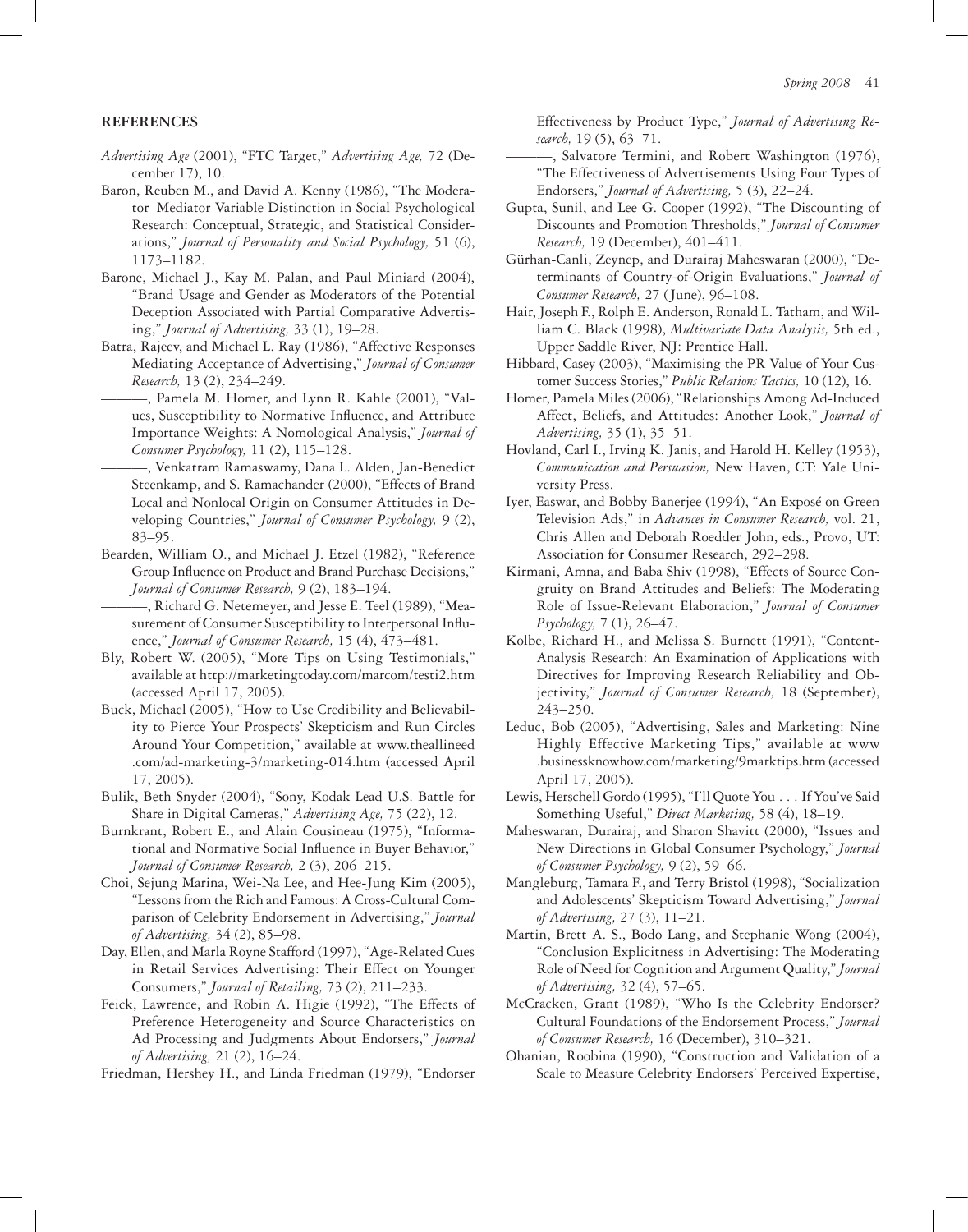Trustworthiness, and Attractiveness," *Journal of Advertising,* 19 (3), 39–52.

- Park, C. Whan, and V. Parker Lessig (1977), "Students and Housewives: Differences in Susceptibility to Reference Group Influence," *Journal of Consumer Research,* 4 (2), 102–110.
- Patzer, Gordon L. (1983), "Source Credibility as a Function of Communicator Physical Attractiveness," *Journal of Business Research,* 11 (2), 229–241.
- Perdue, Barbara C., and John O. Summers (1986), "Checking the Success of Manipulations in Marketing Experiments,' *Journal of Marketing Research,* 23 (November), 317–326.
- Perreault, William D., Jr., and Laurence E. Leigh (1989), "Reliability of Nominal Data Based on Qualitative Judgments," *Journal of Marketing Research,* 26 (May), 135–148.
- Petty, Richard E., John T. Cacioppo, and David Schumann (1983), "Central and Peripheral Routes to Advertising Effectiveness: The Moderating Role of Involvement," *Journal of Consumer Research,* 10 (2), 135–146.
- Pham, Michel Tuan, and Tamar Avnet (2004), "Ideals and Oughts and the Reliance on Affect Versus Substance in Persuasion," *Journal of Consumer Research,* 30 (4), 503–518.
- Polyorat, Kawpong, and Dana L. Alden (2005), "Self-Construal and Need for Cognition Effects on Brand Attitudes and Purchase Intentions in Response to Comparative Advertising in Thailand and the United States," *Journal of Advertising,* 34 (1), 37–48.
- Price, Linda L., Lawrence F. Feick, and Robin A. Higie (1989), "Preference Heterogeneity and Coorientation as Determinants of Perceived Informational Influence," *Journal of Business Research,* 19 (3), 227–242.
- Raymond, Emily (2004), "Digital Camera Sales to Reach \$24 Billion Worldwide," available at www.digitalcamerainfo .com/content/Worldwide-Digital-Camera-Sales-to-Reach- \$24-Billion.htm (accessed April 21, 2005).
- Rieck, Dean (2000), "Got Testimonials? Milk Them for All They're Worth," *Direct Marketing,* 63 (5), 32–34.
- Sengupta, Jaideep, Ronald C. Goodstein, and David S. Boninger (1997), "All Cues Are Not Created Equal: Obtaining Attitude Persistence Under Low-Involvement Conditions," *Journal of Consumer Research,* 23 (March), 351–361.
- Shimp, Terence A., Stacy L. Wood, and Laura Smarandescu (2005), "Consumer Testimonials as Self-Generated Advertisements: Evaluative Reconstruction Following Product Usage," *MSI Reports,* 2 (05–109), 91–113.
- Sternthal, Brian, Lynn W. Phillips, and Ruby Dholakia (1978), "The Persuasive Effect of Source Credibility: A Situational Analysis," *Public Opinion Quarterly,* 42 (3), 285–314.
- Taylor, Charles R. (2005), "Moving International Advertising Research Forward," *Journal of Advertising,* 34 (1), 7–16.
- Wooten, David B., and Americus Reed II (2004), "Playing It Safe: Susceptibility to Normative Influence and Protective Self-Presentation," *Journal of Consumer Research,* 31 (3), 551–556.
- Wu, Chenghuan, and David R. Shaffer (1987), "Susceptibility to Persuasive Appeals as a Function of Source Credibility and Prior Experience with the Attitude Object," *Journal of Personality and Social Psychology,* 52 (4), 677–688.
- Zandpour, Fred, Cypress Chang, and Joelle Catalano (1992), "Stories, Symbols, and Straight Talk: A Comparative Analysis of French, Taiwanese, and U.S. TV Commercials," *Journal of Advertising Research,* 32 (1), 25–38.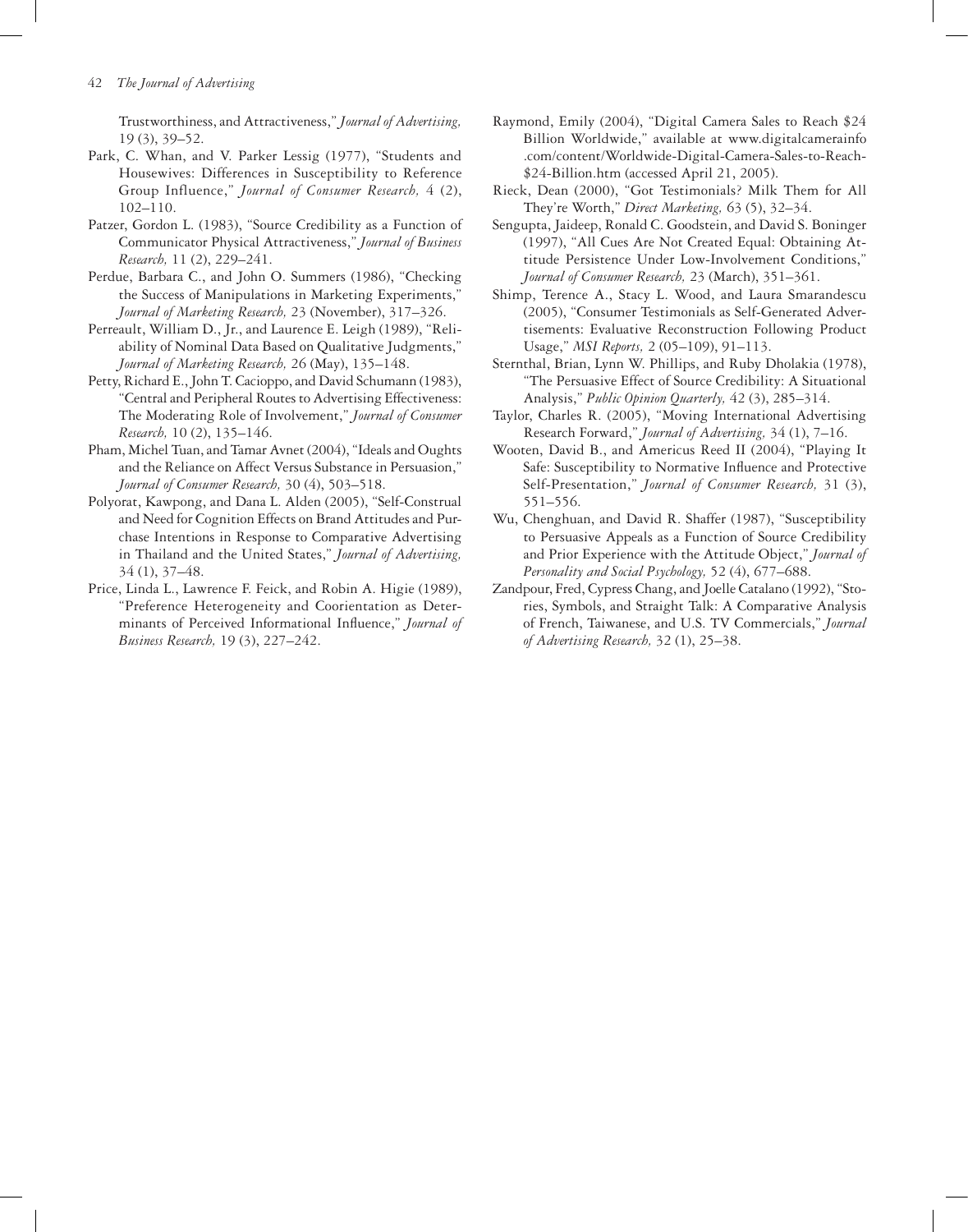# **APPENDIX**

**Strong Attribute Quality, Strong Testimonial Advertisement**





Make way for the new **Rymtec SDC-800** digital camera. Features include 4× Optical Zoom, 6.0 Megapixel, Light weight design (5.08 oz/144g), 256 MB Memory capacity and Six Preset Creative Scene modes. All for no added cost.

"I was offered the chance to test a Rymtec digital camera. It's hot. I compared it to four digital cameras that are on the market right now, and it is my most preferred choice for style." - Urs Häusler, student [university deleted]

\* Urs compared the Rymtec SDC-800 to current market designs offered by Canon, Panasonic, Fujifilm and Contax.

*Notes:* Original advertisement, which was translated into German for the experiment. Advertisement reduced from full-page size.